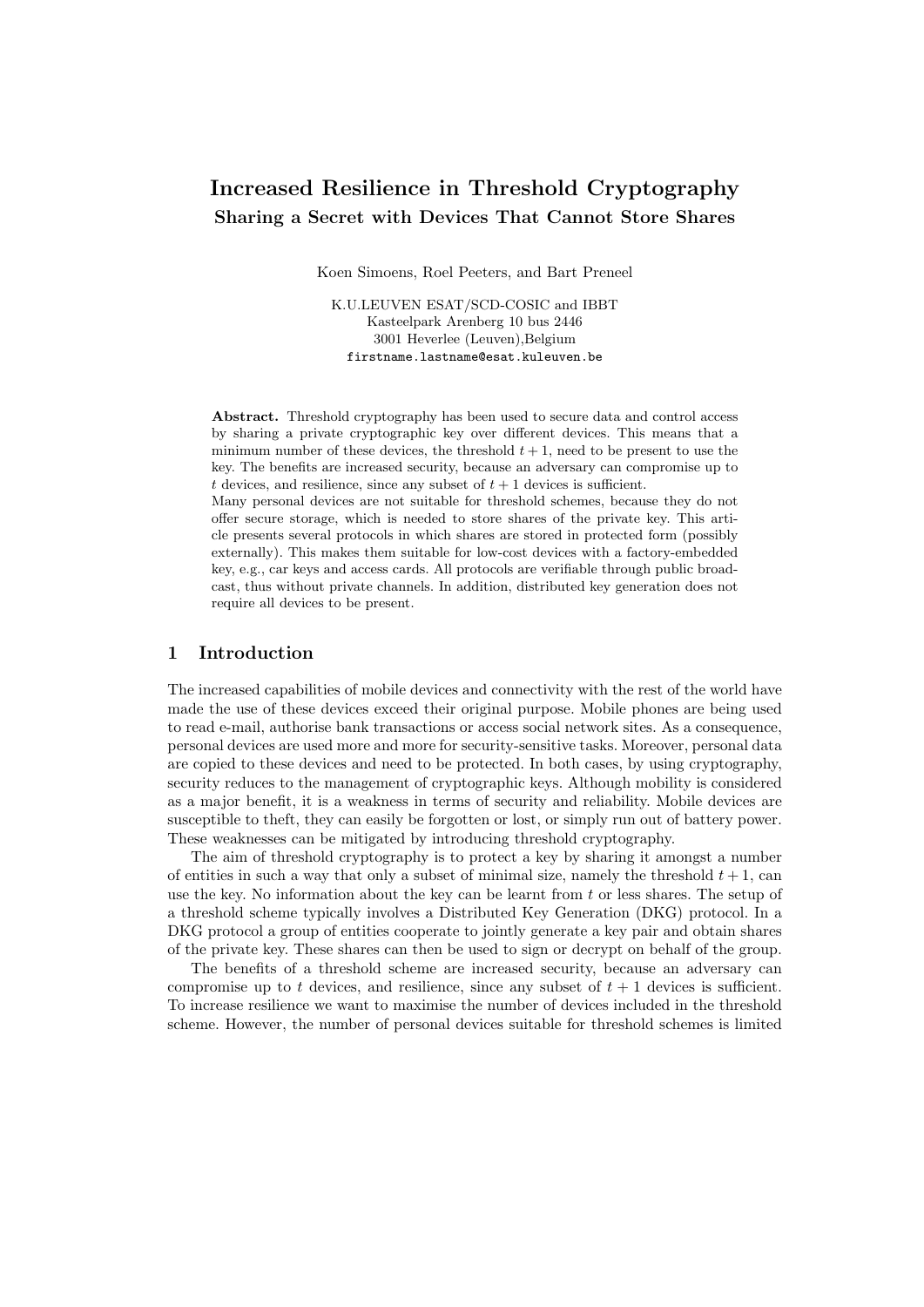because many of these do not incorporate secure storage, which is needed to store shares of the private key. We enlarge the group of high-end devices by also considering small devices with public-key functionality, e.g., car keys or access cards. Typically, these small devices have a factory-embedded private key, which cannot be updated and is the only object that resides in tamper-proof secure storage.

We present a solution that allows to store shares, possibly externally, in protected form<sup>1</sup>. These protected shares are generated through a run of our new DKG protocol, which is publicly verifiable. Public verifiability implies that the correctness of any device's contribution can be verified by all. As such, not every device needs to be present during the DKG. Moreover, shares can be used implicitly, they are never needed in unprotected form. Furthermore, some devices can be completely ignorant of the underlying threshold scheme and only serve as partial decryption oracles.

Organisation. Related work is surveyed in Section 2. In Section 3 we introduce some basic concepts. We give an overview of typical routines in a threshold setting and we describe our communication and adversarial model. Security definitions are given along with an overview of relevant number-theoretic assumptions. Some notation is presented on bilinear pairings, which is one of the underlying primitives in our protocols. In Section 4 we present how we protect shares and our main result, which is a new publicly verifiable DKG protocol that does not require every device to be present. In Section 5 we demonstrate how protected shares can easily be used in discrete-log based cryptosystems and signature schemes. More specifically, we demonstrate this for the ElGamal [15] and the Cramer-Shoup [8] cryptosystems, and the Schnorr signature scheme [26].

# 2 Related Work

Shamir's early idea [28] of distributing shares of a secret as evaluations of a polynomial has become a standard building block in threshold cryptography. Feldman [9] introduced verifiable secret sharing (VSS) by publishing the coefficients of this polynomial hidden in the exponent of the generator of a group in which the discrete-log assumption holds. Pedersen [23] then used this idea to construct the first distributed key generation (DKG) protocol, sometimes referred to as Joint Feldman, by having each player in a group run an instance of Feldman's protocol in parallel. Soon thereafter, Pedersen [24] produced another remarkable result. He made Feldman's VSS scheme information-theoretically secure by choosing two polynomials and broadcasting the corresponding coefficients as paired commitments, which are known as Pedersen commitments. Gennaro et al. [16] pointed out that the uniformity of the key produced by Pedersen's DKG protocol cannot be guaranteed in the context of a rushing adversary. They constructed a new DKG protocol [16] by first running Pedersen's VSS in parallel (Joint Pedersen). Since Pedersen VSS does not produce a public key, an extra round of communication, basically an instance of Joint Feldman on the first polynomial, has to be added to compute the public key. They proved their protocol secure against a static adversary by means of a simulation argument. Interestingly, Gennaro et al. showed

<sup>1</sup> An obvious answer would be to store a share encrypted under the device's public key. This is undesired because at some point the share will be in the clear in unprotected memory.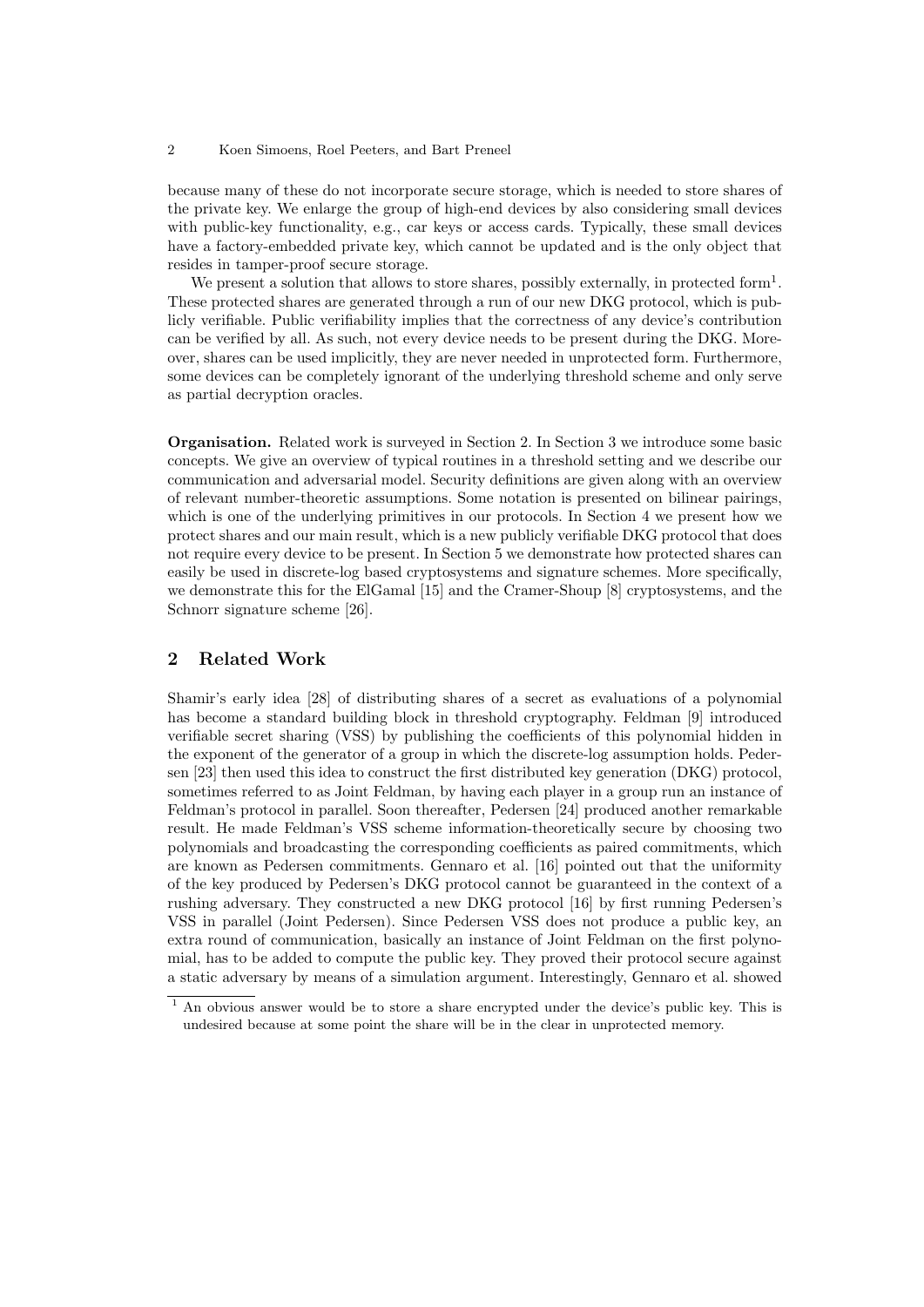later [17] that, despite the biased distribution of the key, certain discrete-log schemes that use Pedersen DKG can still be proved secure at the cost of an increased security parameter. Canetti et al. [6] used interactive knowledge proofs and erasures, i.e., players erase private data before commitments or public values are broadcast, in the key construction phase of the DKG of [16] to make the protocol secure against adaptive adversaries. Comparable adaptively secure threshold schemes were presented by Frankel et al. [11].

In the protocols discussed so far, it is assumed that there are private channels between each pair of players. Both [6] and [11] suggest that these channels can still be established even with an adaptive adversary using the non-committing encryption technique of Beaver and Haber [3], which assumes erasures. Jarecki and Lysyanskaya [20] criticised this erasure model and pointed out that the protocols presented in [6] and [11] are not secure in the concurrent setting, i.e., two instances of the same scheme can not be run at the same time. They solved this by introducing a "committed proof", i.e., a zero-knowledge proof where the statement that is being proved is not revealed until the end of the proof. To implement the secure channels without erasures they use an encryption scheme that is non-committing to the receiver. Abe and Fehr [1] later proposed an adaptively-secure (Feldman-based) DKG and applications with complete security proofs in the Universal Composability framework of Canetti [5]. They demonstrated that a discrete-log DKG protocol can be achieved without interactive zero-knowledge proofs. However, they still need a single inconsistent player and a secure message transmission functionality (private channels), which can be realised using a receiver non-committing transmission protocol based on [20].

As a consequence of private channels, each of the aforementioned DKG protocols has some kind of complaint procedure or dispute resolution mechanism. To get rid of these, several authors have proposed protocols that provide public verifiability. Stadler [30] was of the first to propose a publicly verifiable secret sharing (PVSS) protocol. In addition to the Feldman commitments, shares were broadcast in encrypted form and verified using a noninteractive proof of equality of (double) discrete logarithms. A more efficient protocol was presented by Fujisaki and Okamoto [12], which is secure under a modified RSA assumption. The first PVSS shown secure under the Decisional Diffie-Hellman (DDH) assumption was given by Schoenmakers [27]. The shares are broadcast in encrypted form by hiding them in the exponent of each player's individual public key, which has a different base (another generator) than the Feldman commitments. The dealer then uses non-interactive proofs of discrete-log equality. Furthermore, correct behaviour of the players is verified by extending the secret reconstruction phase with additional proofs of correctness. Based on Schoenmakers' result Heidarvand and Villar [19] presented the first PVSS protocol where verifiability is obtained from bilinear pairings over elliptic curves and proofs are no longer needed. Unfortunately, their scheme cannot be used to set up a DKG because the secret that is used is in the co-domain of the pairing. The first full DKG that does not require private channels was given by Fouque and Stern [10]. The main buildings blocks for their construction are the Paillier cryptosystem and a new non-interactive zero-knowledge proof. To deal with a rushing adversary it is simply assumed that communication is completely synchronous. For participants not present during the DKG the amount of information that needs to be stored, i.e., the subshares that need to be decrypted, is linear in the number of participants that are active in the DKG.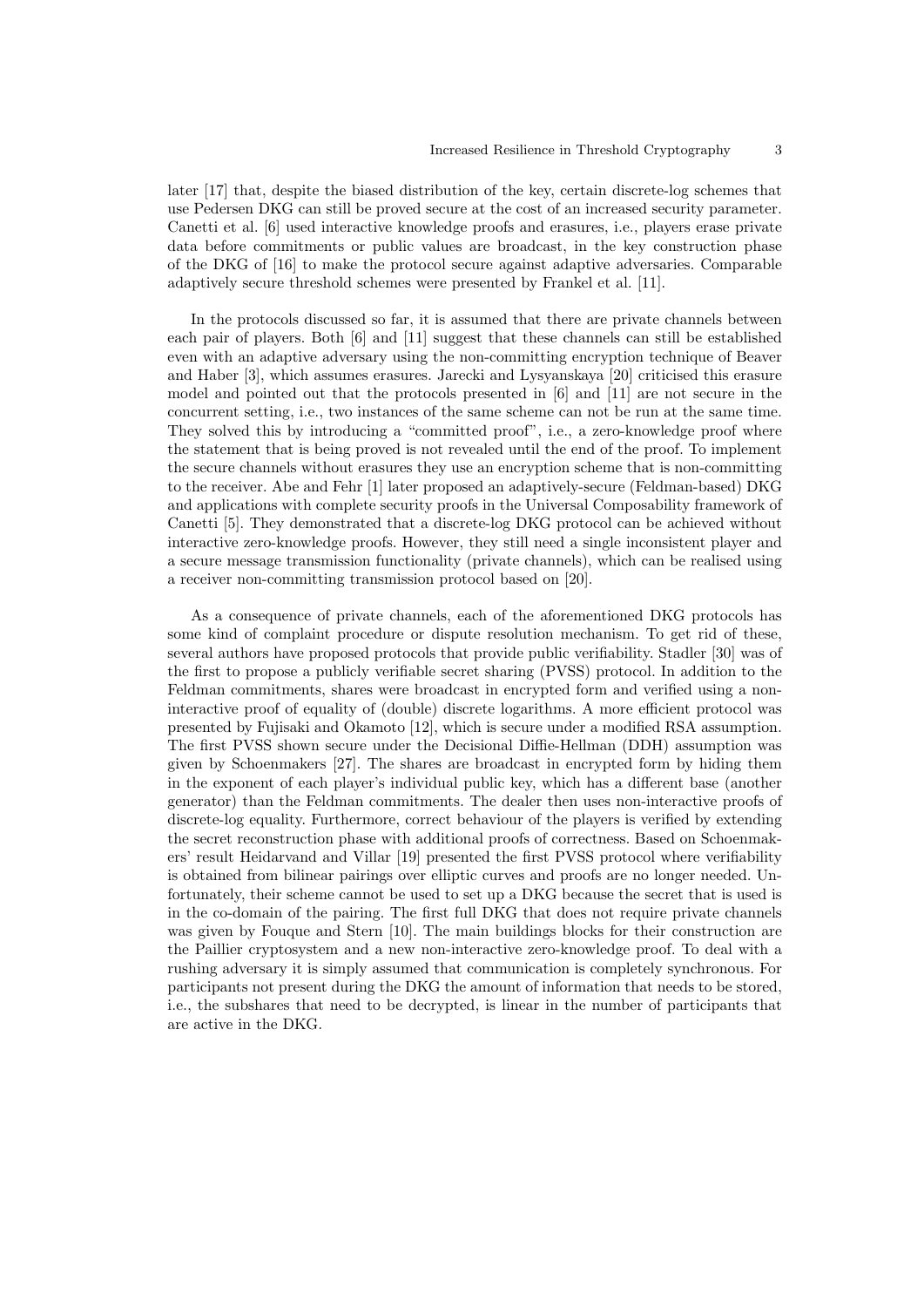# 3 Basic Concepts

Before we describe our new protocols, we give an overview of basic concepts that will be used later on.

### 3.1 Threshold Cryptography

Threshold cryptography typically involves routines related to setting up the group, encryption and signatures. A private key is shared amongst the n devices in the scheme and only a subset of at least  $t+1$  devices need to employ their shares to (implicitly) use this private key in a cryptosystem or signature scheme. We define the following set of routines (threshold routines are indicated with the prefix T):

Pre-setup.

- Init: Initialise the system parameters.
- KeyGen: Generate key material for a device.

Setup.

– **ConstructGroup:** Given a set of n devices and their public keys, create and share a key pair for the group with a subset of the devices.

Signatures.

- $-$  **T-Sign:** At least  $t + 1$  devices collaborate to generate a signature on a message that is verifiable under the group's public key.
- Verify: Using the group's public key a signature is verified.

Encryption.

- Encrypt: Encrypt a message under the group's public key.
- $-$  **T-Decrypt:** At least  $t + 1$  devices collaborate to decrypt a given ciphertext that was encrypted under the group's public key.

#### 3.2 Communication and Adversarial Model

We assume that n devices  $\{\mathcal{D}_i\}_{i=1..n}$ , of which t can be faulty, communicate over a dedicated broadcast channel<sup>2</sup>. By dedicated we mean that if a device  $\mathcal{D}_i$  broadcasts a message, then it is received by all other devices and recognised as coming from this device. There are no private channels, all communication goes over the broadcast channel. Communication is round-synchronous, protocols run in rounds and there is a time bound on each round.

A distinction is commonly made between static and adaptive adversaries. Static means that the adversary corrupts the devices before the protocol starts, whereas adaptive means that a device can become corrupt before or at any time during execution of a protocol. We assume a malicious computationally bounded static adversary who can corrupt up to t devices. The adversary has access to all information stored by the corrupted devices and can manipulate their behaviour during the execution of a protocol in any way. The roundsynchronous communication implies that the adversary could be rushing, i.e., he can wait in each round to send messages on behalf of the corrupted devices until he has received the messages from all uncorrupted devices.

 $2$  We abstract from the actual implementation of the dedicated broadcast channel.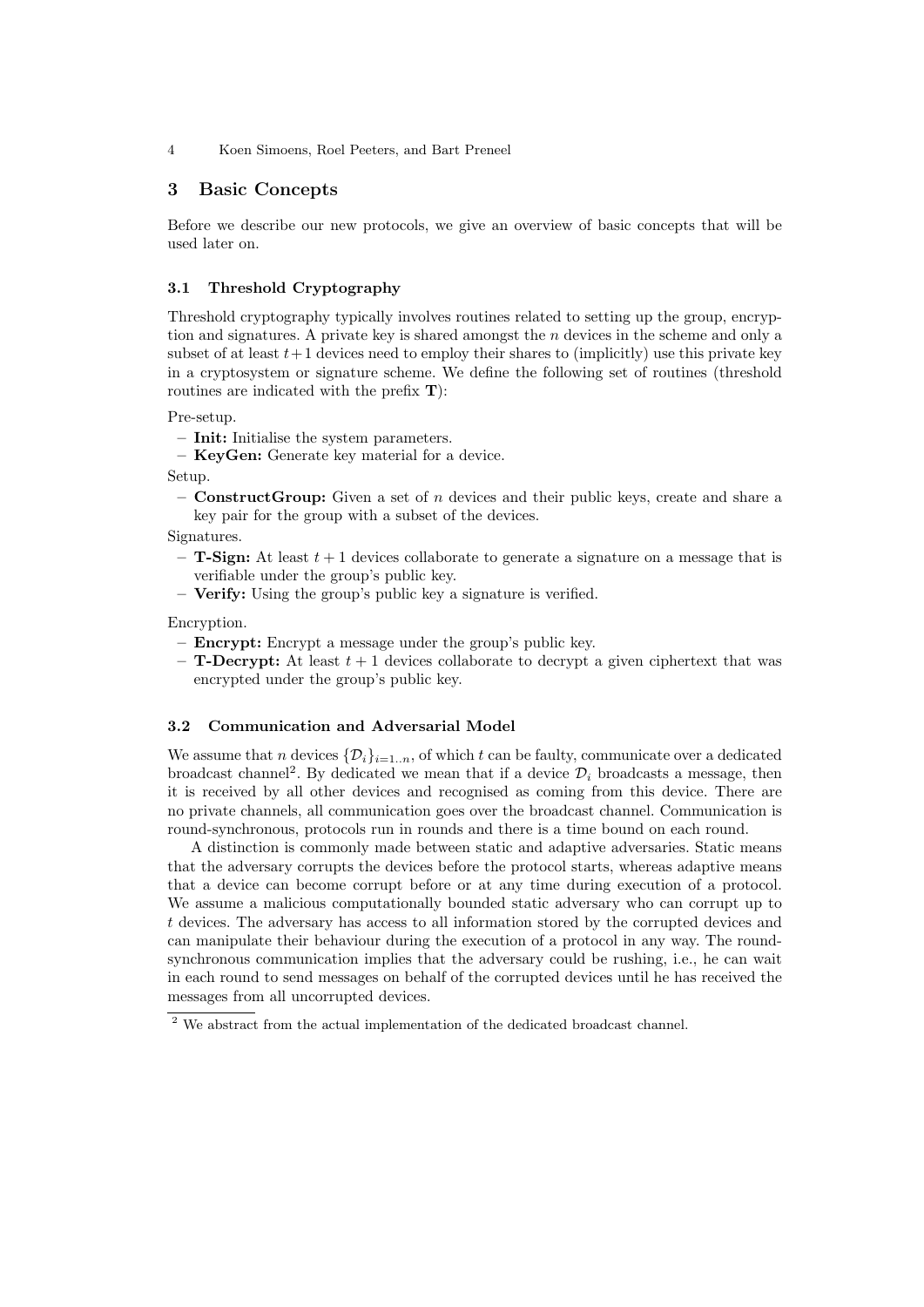#### 3.3 Security Definitions

In a secret sharing scheme a dealer splits a secret into pieces, called shares, and distributes them amongst several parties. In a threshold setting, the secret can be reconstructed from any subset of shares of a minimum size. An early solution was given by Shamir [28], who shared a secret x by choosing a random polynomial f of degree t such that  $x = f(0)$  and each share is an evaluation of this polynomial, i.e.,  $x_i = f(i)$ . Any point on a polynomial of degree t can be reconstructed by Lagrange interpolation through at least  $t + 1$  points of this polynomial. To reconstruct the secret x, the shares are combined as  $x = \sum \lambda_i x_i$ , with  $\lambda_i$  the appropriate Lagrange multipliers.

Verifiable secret sharing (VSS) allows the receivers to verify that the dealer properly shared a secret. We briefly rephrase the requirements of a secure VSS (see [24] and [16, Lemma 1]).

Definition 1 (Secure VSS). A VSS protocol is secure if it satisfies the following conditions:

- 1. Correctness. If the dealer is not disqualified then any subset of  $t + 1$  honest players can recover the unique secret.
- 2. Verifiability. Incorrect shares can be detected at reconstruction time by using the output of the protocol.
- 3. Secrecy. The view of a computationally bounded static adversary A is independent of the secret, or, the protocol is semantically secure against A.

The drawback of VSS is that a single party knows the secret. This can be resolved by generating and sharing the key in a distributed way. The correctness and secrecy requirements for DKG were defined by Gennaro et al. [18].

**Definition 2 (Secure DKG).** A DKG protocol is secure if it satisfies the following conditions:

#### Correctness is guaranteed if:

(C1) All subsets of  $t + 1$  shares provided by honest players define the same private key. (C2) All honest parties know the same public key corresponding to the unique private key as defined by (C1).

(C3) The private key (and thus also the public key) is uniformly distributed.

Secrecy is quaranteed if an adversary can learn no information about the private key beyond what can be learnt from the public key. This requirement can be further enhanced with a simulation argument: for any adversary there should be a simulator that, given a public key, simulates a run of the protocol for which the output is indistinguishable of the adversary's view of a real run of the protocol that ended with the given public key.

#### 3.4 Pairings and Number-Theoretic Assumptions

Pairings. The main building block in our protocols are pairings. These are essentially bilinear maps and are usually defined over elliptic curve groups. They will be used to achieve verifiability in the DKG protocol, for signature verification and for decryption.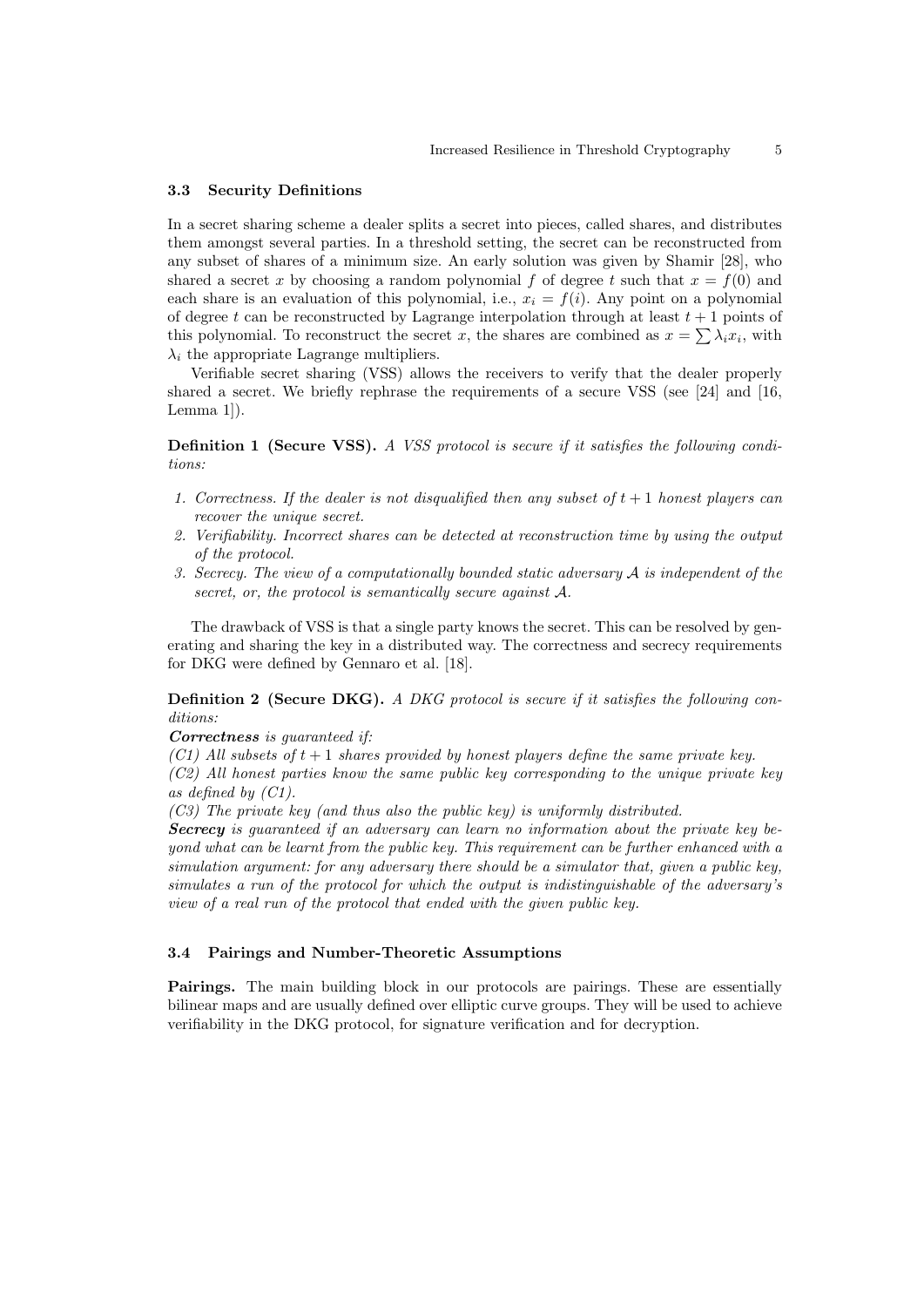Let  $\mathbb{G}_1$ ,  $\mathbb{G}_2$  and  $\mathbb{G}_T$  be cyclic groups of order  $\ell$  and let  $\hat{e}$  be a non-degenerate bilinear pairing

$$
\hat{e} : \mathbb{G}_1 \times \mathbb{G}_2 \to \mathbb{G}_T.
$$

A pairing is non-degenerate if for each element P in  $\mathbb{G}_1$  there is a Q in  $\mathbb{G}_2$  such that  $\hat{e}(P,Q) \neq 1$  and vice versa for each element Q in  $\mathbb{G}_2$ . A pairing is bilinear if  $\hat{e}(P + P', Q) =$  $\hat{e}(P,Q)\hat{e}(P',Q)$ , thus  $\hat{e}(aP,Q) = \hat{e}(P,Q)^a$  with  $a \in \mathbb{Z}_{\ell}$ , and vice versa for elements in  $\mathbb{G}_2$ . We will use multiplicative notation for  $\mathbb{G}_T$  and additive notation for  $\mathbb{G}_1$  and  $\mathbb{G}_2$ .

Number-Theoretic Assumptions. Security in public-key cryptography usually depends on the intractability of some number-theoretic problem. This means that a protocol or scheme is secure under the condition that certain number-theoretic assumptions hold. We review some relevant assumptions and refer the reader to [22] and [29] for more details.

Discrete Logarithm. Let P be a generator of  $\mathbb{G}_1$  and let Y be a given arbitrary element of  $\mathbb{G}_1$ . The discrete logarithm (DL) problem in  $\mathbb{G}_1$  is to find the unique integer  $a \in \mathbb{Z}_\ell$  such that  $Y = aP$ . Similarly, the problem can be defined in  $\mathbb{G}_2$  and  $\mathbb{G}_T$ . The DL assumption states that it is computationally hard to solve the DL problem.

Diffie-Hellman. Let P be a generator of  $\mathbb{G}_1$  and let  $aP, bP$  be two given arbitrary elements of  $\mathbb{G}_1$ , with  $a, b \in \mathbb{Z}_{\ell}$ . The computational Diffie-Hellman (CDH) problem in  $\mathbb{G}_1$  is to find abP. The tuple  $\langle P, aP, bP, abP \rangle$  is called a Diffie-Hellman tuple. Given a third element  $cP \in \mathbb{G}_1$ , the decisional Diffie-Hellman (DDH) problem is to determine if  $\langle P, aP, bP, cP \rangle$  is a valid Diffie-Hellman tuple or not. Obviously, if one can solve the DL problem then one can also solve the CDH problem. The opposite does not necessarily hold and, therefore, the CDH assumption is said to be a stronger assumption than the DL assumption. A divisional variant of the DDH problem [2], which is considered to be equivalent, is to determine if  $\langle P, aP, cP, abP \rangle$  is a valid DH tuple or not, i.e., if  $c = b$ .

*Co-Bilinear Diffie-Hellman (coBDH)*. For asymmetric pairings, i.e.,  $\mathbb{G}_1 \neq \mathbb{G}_2$ , where there is no known efficiently computable isomorphism  $\psi : \mathbb{G}_2 \to \mathbb{G}_1$  the following problem can be defined. The coBDH-2 problem is defined as given  $P \in \mathbb{G}_1$  and  $Q$ ,  $aQ$ ,  $bQ \in \mathbb{G}_2$ , find  $\hat{e}(P,Q)^{ab}$ . We denote the decisional variant as coDBDH-2. A divisional variant of the coDBDH-2 problem is to determine whether  $\langle P, Q, aQ, abQ, g^c \rangle$  is a valid coBDH-2 tuple.

Inversion Problems. Galbraith et al. [13] studied several inversion problems for pairings. They concluded that these problems are hard enough to rely upon. The most intuitive argument is that if one can solve a particular pairing inversion in polynomial time then one can also solve a related Diffie-Hellman problem in one of the domains or the co-domain.

#### 3.5 Pre-setup

The pre-setup phase is straightforward and works as follows.

**Init**(1<sup>k</sup>): The input is a security parameter k. Let  $\mathbb{G}_1$ ,  $\mathbb{G}_2$  and  $\mathbb{G}_T$  be finite cyclic groups of prime order  $\ell$  with P, Q and  $g = \hat{e}(P, Q)$  generators of the respective groups. It is assumed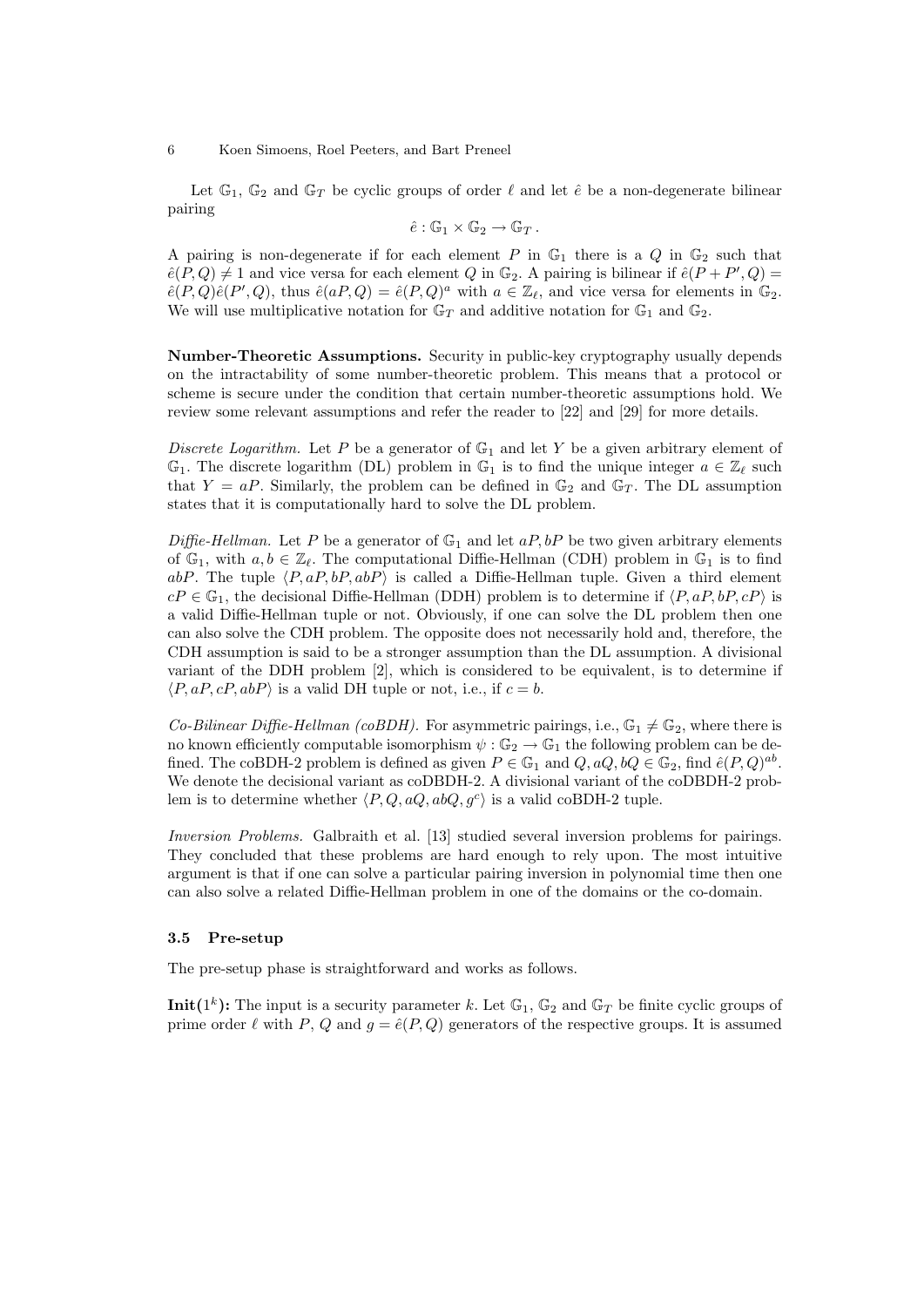that there is no known efficiently computable isomorphism  $\psi : \mathbb{G}_2 \to \mathbb{G}_1$ . Let P' and P'' be two other generators of  $\mathbb{G}_1$  for which the discrete logarithm relative to the base P is unknown and let  $g_1 = g$ ,  $g_2 = \hat{e}(P', Q)$  and  $g_3 = \hat{e}(P'', Q)$ . The procedure outputs the description of the groups  $(\mathbb{G}_1, \mathbb{G}_2, \mathbb{G}_T)$  and the pairing  $(\hat{e})$  along with the public system parameters

$$
PubPar = (P, P', P'', Q) \in \mathbb{G}_1^3 \times \mathbb{G}_2.
$$

**KeyGen**( $PubPar, D<sub>i</sub>$ ): For the given device  $D<sub>i</sub>$  a random  $s<sub>i</sub> \in R \mathbb{Z}_\ell^*$  is chosen as private key. The corresponding public key is  $S_i = s_i Q$ . The procedure outputs  $\mathcal{D}_i$ 's key pair

$$
(s_i, S_i) \in \mathbb{Z}_{\ell}^* \times \mathbb{G}_2.
$$

Note that this procedure is executed only once in the lifetime of each  $\mathcal{D}_i$  and that  $s_i$ is the only secret that has to be securely stored. Typically, this routine is executed during fabrication of the device. A public key can easily be computed for a different set of system parameters if this would be required.

# 4 Distributed Key Generation

In this section, we present our main result, which is a new distributed key generation (DKG) protocol. Recall from the introduction that we want to set up a threshold construction without the devices having to securely store their share. Instead, the shares will be stored in protected form. This idea is put forward in Section 4.1. Our DKG consists of two phases. First, a private key is jointly generated and shared through the parallel execution of a new publicly verifiable secret sharing (PVSS) protocol. This PVSS protocol is described in Section 4.2. Second, the corresponding public key is extracted. Together, these two phases make up our new DKG protocol, which is presented in Section 4.3.

### 4.1 Protecting Shares

As mentioned in Section 3.5, each device  $\mathcal{D}_i$  is initialised with its own key pair  $(s_i, S_i)$ . If the group's private key was  $x \in \mathbb{Z}_\ell$ , then the device would receive a share  $x_i \in \mathbb{Z}_\ell$  that has to be securely stored. Since the device does not provide secure storage it has to store its share in protected form. One option is to encrypt the share  $x_i$ . This has the disadvantages of involving a costly decryption operation and the fact that the share will at some point reside in the clear in the device's memory. Another option is to store the share as the product  $x_i s_i$ . The obvious disadvantage is that  $t + 1$  devices can collaborate to compute another device's private key  $s_i$ .

As we do not want a device's private key  $s_i$  ever to be revealed, we will combine shares with the device's public key and store these as public correction factors  $C_i = x_i S_i \in \mathbb{G}_2$ . A similar idea was used in [27]. However, here we use bilinear pairings to achieve public verifiability and easy integration of our scheme in existing discrete-log cryptosystems and signature schemes, without ever having to reveal the shares (see Section 5). We define<sup>3</sup> the

<sup>&</sup>lt;sup>3</sup> We note that we could use notation X and  $X_i$  for the private key and its shares. However, to compute the correction factor  $C_i$ , elements of  $\mathbb{Z}_{\ell}$  will be combined with  $S_i$ , but by definition, private key material is in G2.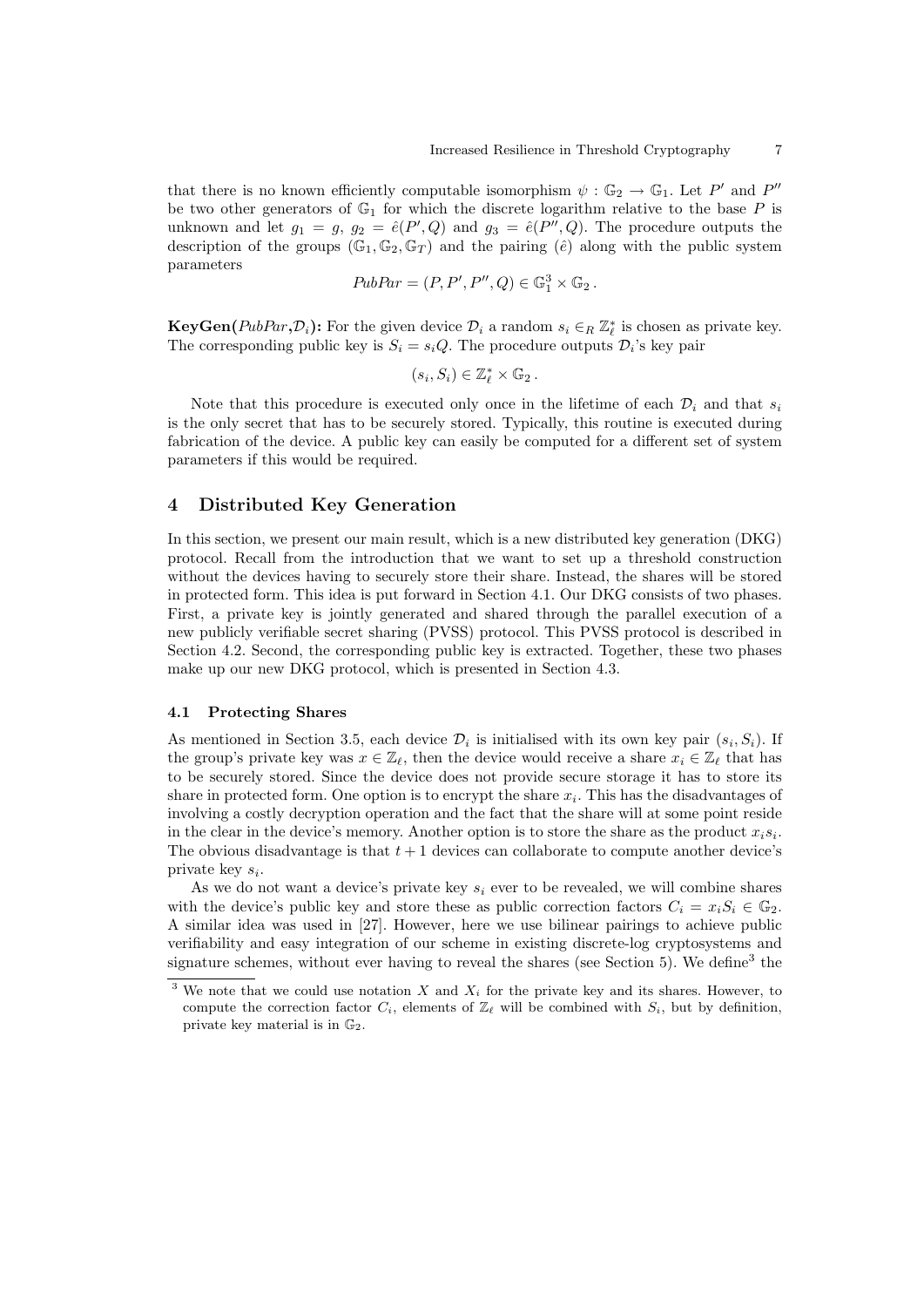group's private key as  $xQ \in \mathbb{G}_2$  and its public key as  $y = g^x = \hat{e}(P, xQ) \in \mathbb{G}_T$ . As such, the share of a device is  $x_iQ = s_i^{-1}C_i \in \mathbb{G}_2$ . The construct group routine is formally defined as follows.

 $-$  ConstructGroup( $PubPar, {D_i, S_i}, t$ ): A subset of the devices  ${\mathcal{D}_i}$  generates the group's public key  $g^x$  and shares the private key  $xQ$  in the form of public correction factors  $C_i = x_i S_i$  for all *n* devices. The procedure outputs the group's public key

$$
y = g^x = \hat{e}(P, xQ) \in \mathbb{G}_T
$$

and the public correction factors which are added to the public parameters

$$
PubPar = (P, P', P'', Q, y, \{C_i\}_{i=1,\dots,n}) \in \mathbb{G}_1^3 \times \mathbb{G}_2 \times \mathbb{G}_T \times \mathbb{G}_2^n.
$$

#### 4.2 Publicly Verifiable Secret Sharing

The main building block to construct our DKG protocol is a new PVSS protocol. In this protocol, a dealer generates shares of a secret and distributes them in protected form. Any party observing the output of the protocol can verify that the dealer behaved correctly. Basically, the protocol goes as follows.

The dealer chooses uniformly at random  $x \in_R \mathbb{Z}_\ell$ . The actual secret that will be shared at the end of the protocol is  $xQ$ . Similar to Pedersen's VSS scheme [24], the dealer chooses two random polynomials  $f$  and  $f'$  of degree  $t$ , sets the constant term of the first polynomial to x and broadcasts pairwise commitments  $A_k \in \mathbb{G}_1$  to the coefficients of the polynomials. Evaluations of both polynomials will be combined with the public keys of the devices and broadcast in protected form. Each device then verifies that all broadcast shares are correct by applying the pairing to check them against the commitments. The details of the protocol are given in Fig. 1.

Private channels are avoided because the shares  $x_iQ$  are broadcast in protected form  $x_iS_i$ . Each device could recover its share by using its private key. However, the shares are never needed in unprotected form. The protected form allows for public verifiability, since for any device  $\mathcal{D}_i$  the correctness of  $x_iS_i$  and  $x_i'S_i$  can be verified by pairing the commitments with  $\mathcal{D}_i$ 's public key  $S_i$ . The dealer is disqualified, if for any  $\mathcal{D}_i$  this verification fails. As a consequence, there is no need for a cumbersome complaint procedure. Moreover, not all devices need to be present during the execution of the protocol because the shares were already broadcast in the form in which they will be stored and used.

In the next theorem we will demonstrate that our new PVSS protocol satisfies the requirements of secure VSS protocol as given by Definition 1.

Theorem 1. Our new PVSS protocol is a secure VSS protocol (Definition 1) under the divisional variant of the DDH assumption in  $\mathbb{G}_2$ .

*Proof (Correctness).* It follows directly from Pedersen's result [24] that each subset of  $t + 1$ devices can reconstruct the coefficients  $c_k Q, c'_k Q$  of the polynomials  $F(z) = f(z)Q$  and  $F'(z) = f'(z)Q$  from their shares. If the dealer is not disqualified then Equation (1) holds for all devices and the coefficients will successfully be verified against the commitments  $A_k$ . Hence, it can be verified that all shares are on the same (respective) polynomial and each subset of  $t + 1$  devices can compute the same secret  $xQ = F(0)$ .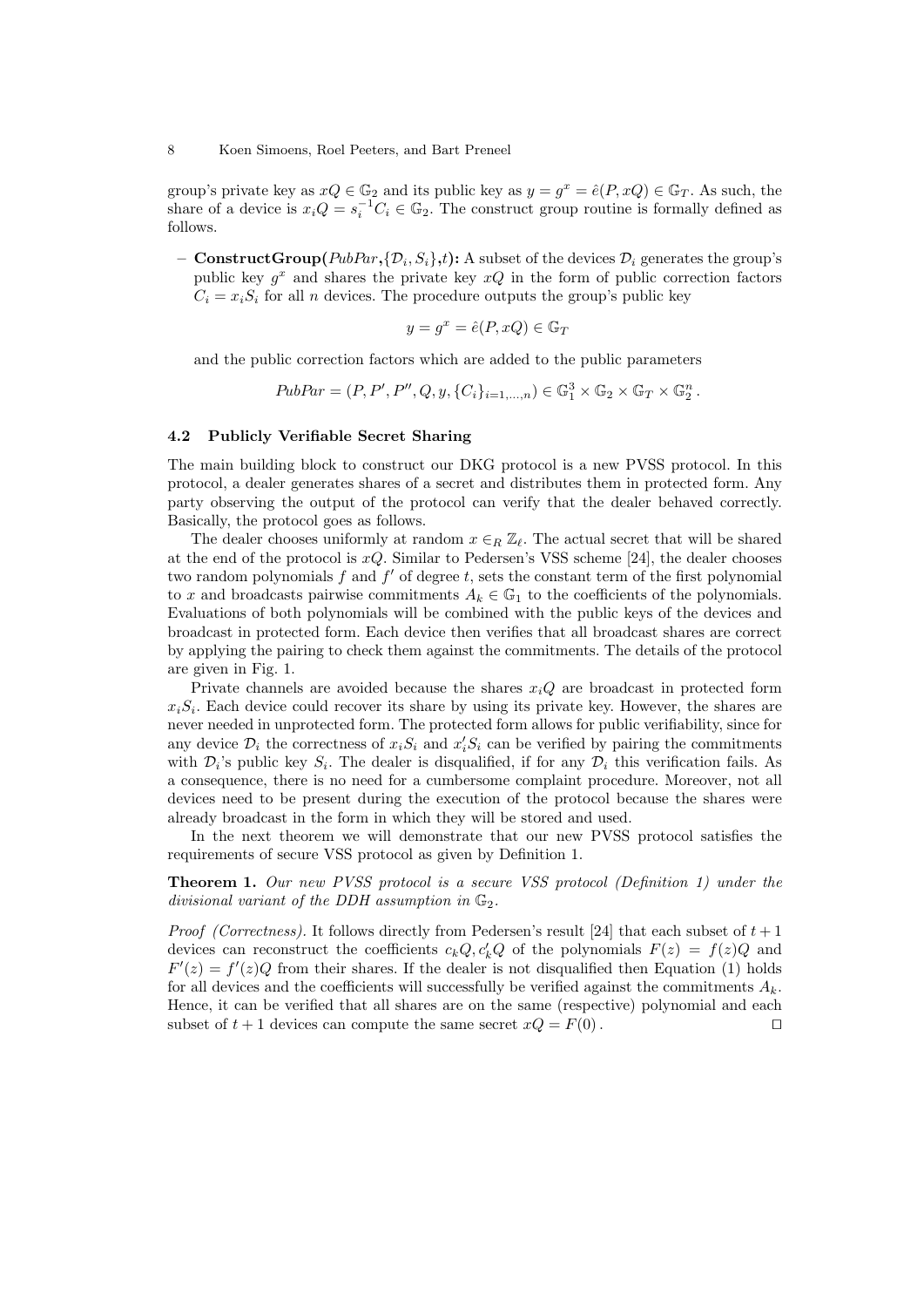**Input:** The public key  $S_i = s_i Q$  of each device  $\mathcal{D}_i$ **Output:** Protected shares  $x_iS_i$ , such that  $x_iQ$  is the share of device  $\mathcal{D}_i$ 

The dealer shares the secret  $xQ$ , for which he chooses  $x \in_R \mathbb{Z}_\ell$ :

1. The dealer constructs two polynomials  $f(z)$  and  $f'(z)$  of degree t by choosing random coefficients  $c_k, c'_k \in_R \mathbb{Z}_{\ell}^*$  for  $k = 0...t$ , except for  $c_0$ , which is  $c_0 = x$ :

$$
f(z) = c_0 + c_1 z + \dots + c_t z^t \quad , \quad f'(z) = c'_0 + c'_1 z + \dots + c'_t z^t \, .
$$

The dealer broadcasts commitments

$$
A_k = c_k P + c'_k P' \quad , \quad k = 0 \dots t \, .
$$

2. For each device  $\mathcal{D}_i$ , the dealer computes and broadcasts

$$
x_i S_i
$$
,  $x'_i S_i$  with  $x_i = f(i)$ ,  $x'_i = f'(i)$ ,  $i = 1...n$ .

3. Each device verifies the broadcast shares for all  $\mathcal{D}_i$  by checking that

$$
\hat{e}(P, x_i S_i) \cdot \hat{e}(P', x'_i S_i) = \prod_{k=0}^t \hat{e}(A_k, S_i)^{i^k} . \tag{1}
$$

If any of these checks fails, the dealer is disqualified.

Fig. 1. Publicly verifiable secret sharing.

*Proof (Verifiability)*. During reconstruction  $\mathcal{D}_i$  provides  $x_iQ$  and  $x'_iQ$ , and it can be verified that

$$
\hat{e}(P, x_i Q) \cdot \hat{e}(P', x'_i Q) = \prod_{k=0}^t \hat{e}(A_k, Q)^{i^k}.
$$

 $\Box$ 

*Proof (Secrecy).* Consider a worst-case static adversary  $A$ , i.e., an adversary that corrupts t devices before the protocol starts. The protocol is semantically secure against  $A$ , if  $A$ chooses two values  $x_0Q, x_1Q \in \mathbb{G}_2$  and cannot determine which of these two was shared with negligible advantage over random guessing, given the output of a run of the protocol that shared either the secret  $x_0Q$  or  $x_1Q$ . We prove the semantic security by showing that no such adversary can exist.

If there exists an  $A$  that has a non-negligible advantage in attacking the semantic security of our protocol, then we can build a simulator  $SIM$  that uses  $A$  to solve an instance of the divisional DDH problem in  $\mathbb{G}_2$  (see Section 3.4). Since, this is assumed to be a hard problem we conclude that no such adversary can exist.

We now describe this simulator. The simulator SIM is given a tuple  $\langle Q, aQ, cQ, abQ \rangle$  and has to decide if this is a valid DH tuple, i.e., if  $cQ = bQ$ .

1. The simulator SIM does the pre-setup. He chooses the system parameters PubPar, which contain P and  $P' = \eta P$ , with  $\eta$  known to SIM. He constructs a set of devices  $\mathcal{D}_i$ , of which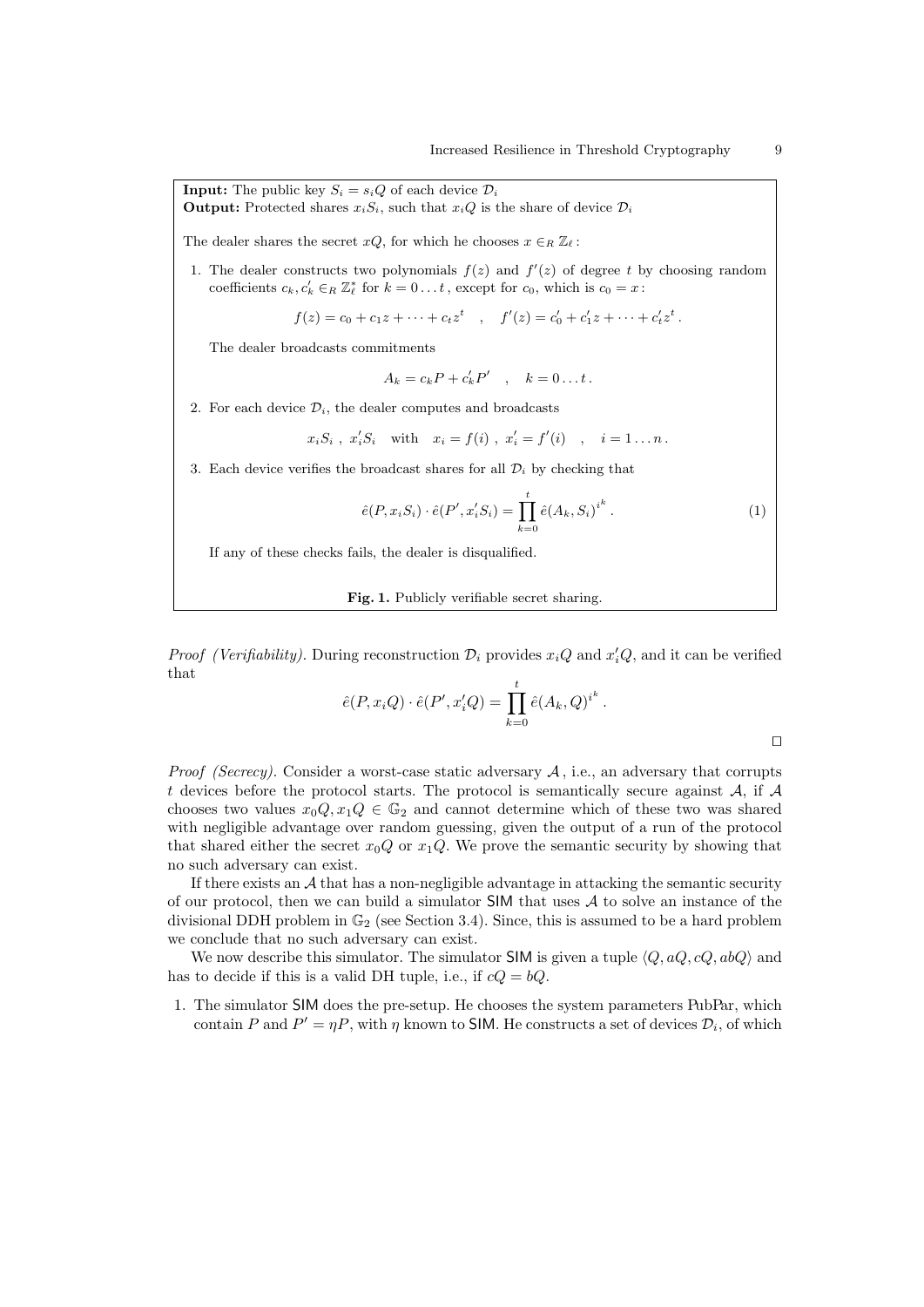one will be the designated device, denoted as  $\mathcal{D}_d$ . For each  $\mathcal{D}_i \neq \mathcal{D}_d$ , SIM generates a random key pair. The public key of  $\mathcal{D}_d$  is set to  $S_d = cQ$ .

- 2. The adversary  $A$  receives PubPar and the set of devices along with their public keys. He announces the subset of corrupted devices, which will be denoted by  $\mathcal{D}_i$  for  $j = 1 \dots t$ .
- 3. The simulator SIM gives the private keys  $s_i$  of the corrupted devices to A. Device  $\mathcal{D}_d$ is corrupted with a worst-case probability of roughly  $1/2$ , in which case the simulation fails.
- 4. A outputs two values  $x_0Q$  and  $x_1Q$ , of which one has to be shared.
- 5. Without loss of generality, we assume SIM chooses  $x_0Q$ . The output of the VSS protocol is generated as follows.
	- − SIM chooses k random values  $z_k \in_R \mathbb{Z}_{\ell}^*$  and broadcasts commitments  $A_k = z_k P$ .
	- SIM constructs a random polynomial  $F(z)$  of degree t subject to  $F(0) = x_0 Q$  and  $F(d) = aQ$ . For Equation (1) to hold, future shares  $x_iQ$  and  $x'_iQ$  will have to satisfy

$$
\alpha_i Q = x_i Q + \eta x_i' Q \quad \text{with} \quad \alpha_i = \sum_{k=0}^t z_k i^k \,. \tag{2}
$$

SIM evaluates the polynomial  $F(z)$  and sets the shares  $x_iQ = F(j)$  for each corrupted  $\mathcal{D}_j$ . For the non-corrupted  $\mathcal{D}_i \neq \mathcal{D}_d$ , SIM chooses random shares  $x_i Q \in_R \mathbb{G}_2$ . For  $i \neq j$ , the shares on the second polynomial  $x_i'Q$  and  $x_j'Q$  are determined by Equation (2).

- With the private keys  $s_i$  and  $s_j$ , SIM computes the protected shares  $x_i S_i, x'_i S_i$  and  $x_j S_j, x'_j S_j.$
- For the designated device, SIM sets  $x_dS_d = abQ$  and  $x'_dS_d = \eta^{-1}(\alpha_dS_d abQ)$ .
- All protected shares are broadcast by SIM.
- 6. The adversary outputs a guess to which of the secrets was shared. If A has a nonnegligible advantage in determining which secret was shared then SIM concludes that  $\langle Q, aQ, cQ, abQ \rangle$  must be a valid DH tuple.

The view of A consists of the commitments  $A_k$ , all public keys, the private keys of the corrupted devices, all protected shares and the shares of the corrupted devices. The adversary A can only gain an advantage in guessing which key was shared from values, other than his own shares, which were not chosen at random. This leaves him with only his shares  $x_jQ$ and the values  $x_dS_d$  and  $S_d$ . The adversary's problem of deciding which secret was shared is equivalent to deciding whether  $x_dQ = x_0Q - \sum \lambda_j x_jQ$  or  $x_dQ = x_1Q - \sum \lambda_j x_jQ$ . Because we assume SIM chose  $x_0Q$ , A has to decide whether  $\langle Q, x_0Q - \sum \lambda_j x_jQ, S_d, x_dS_d \rangle$  is a valid DH tuple or not.  $\Box$ 

We note that given the specific form in which the shares are broadcast, our PVSS protocol cannot be proved secure against an adaptive adversary by means of a simulation argument, which does not imply that it is insecure. Indeed, it was already suggested in [6] and [11] that to maintain private transmission of shares some form of non-committing encryption should be used. We insist on storing shares as  $x_iS_i$  in order to maintain the nice properties of this form, which allow integrating our construction in other threshold applications, as shown in Section 5.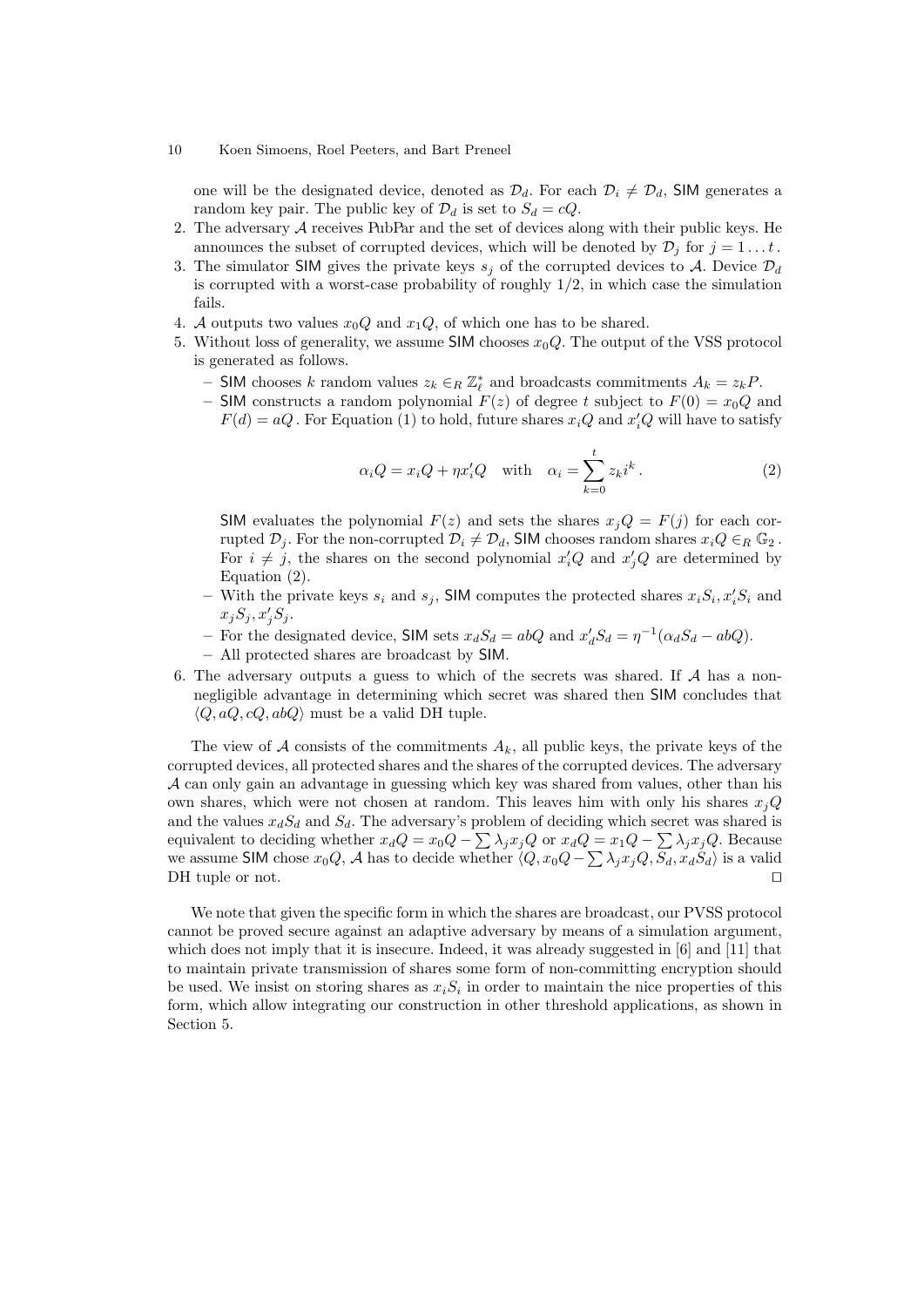A somewhat related<sup>4</sup> PVSS scheme was presented by Heidarvand and Villar [19]. Our PVSS scheme differs from theirs by putting the secret in  $\mathbb{G}_2$ , instead of  $\mathbb{G}_T$ , and thus allowing it to be a building block for DKG and discrete-log constructions. Moreover, our protocol is semantically secure while the scheme in [19] is only proved to be secure under a weaker security definition, because the adversary is not allowed to choose the secrets that he has to distinguish.

#### 4.3 Distributed Key Generation.

We now establish a new DKG protocol that outputs protected shares and is publicly verifiable. Inspired by [16] and [6] the protocol consists of two phases. In the first phase, the group's private key is generated in a distributive manner and shared through a joint PVSS. In the second phase, the group's public key is computed. This phase follows to a large extent the result of Canetti et al. [6]. The protocols proceeds as follows.

Each participating device runs an instance of our new PVSS protocol. It chooses a secret  $c_{i,0} \in_R \mathbb{Z}_\ell$  and broadcasts shares of that secret in protected form. These will be denoted as protected subshares. Each device, acting as a dealer, that is not disqualified is added to a set of qualified devices, denoted as QUAL. The group's private key, although never computed explicitly, is defined as  $xQ = \sum_{i \in \text{QUAL}} c_{i,0}Q$ . A device's protected share  $C_i = x_iS_i$  is computed as the sum of the protected subshares that were received from the devices in QUAL.

To recover the group's public key  $y = g^x$ , the qualified devices will expose  $g^{x_i}$  from which y can easily be computed through Lagrange interpolation<sup>5</sup>. Each device will prove in zeroknowledge that the exponent of  $g^{x_i}$  matches the share  $x_iQ$  hidden in  $C_i$ , without revealing it. The technique used in our protocol is a committed proof as proposed by Cramer *et al.* [7].<sup>6</sup>

Cramer *et al.* [7] proposed a very efficient method of extending  $\Sigma$ -protocols, which are used for zero-knowledge proofs. They make use of a committed proof, a zero-knowledge protocol where the statement that is being proved is not revealed until the end of the proof. To create the (almost) random common challenge with multiple parties, each party contributes a random string. The concatenation of these strings will contain at least  $t + 1$ inputs from honest parties and therefore contain randomness. At the time of creating the challenge, all parties already committed to the statement they want to proof, without other parties having knowledge about the statement.

The details of the protocols are given in Fig. 2. Note that on the one hand, at least  $t+1$ honest devices are required for the protocol to end successfully, hence we require  $n > 2t$ . On the other hand, since we require no explicit private channels, only a minimum of  $t + 1$ honest devices must participate in the DKG.

Note that we use an asymmetric pairing which is more standard (e.g., see [14]) than the symmetric form used in [19].

<sup>&</sup>lt;sup>5</sup> As opposed to [6], we do not expose  $g^{c_i,0}$ , which avoids the costly reconstruction of the  $g^{c_j,0}$  of the qualified devices that no longer participate in the second phase.

<sup>&</sup>lt;sup>6</sup> An earlier version of our work was based on interactive zero-knowledge proofs in which the uniformly distributed challenges were generated by another run of our Joint PVSS. This is explained in appendix B.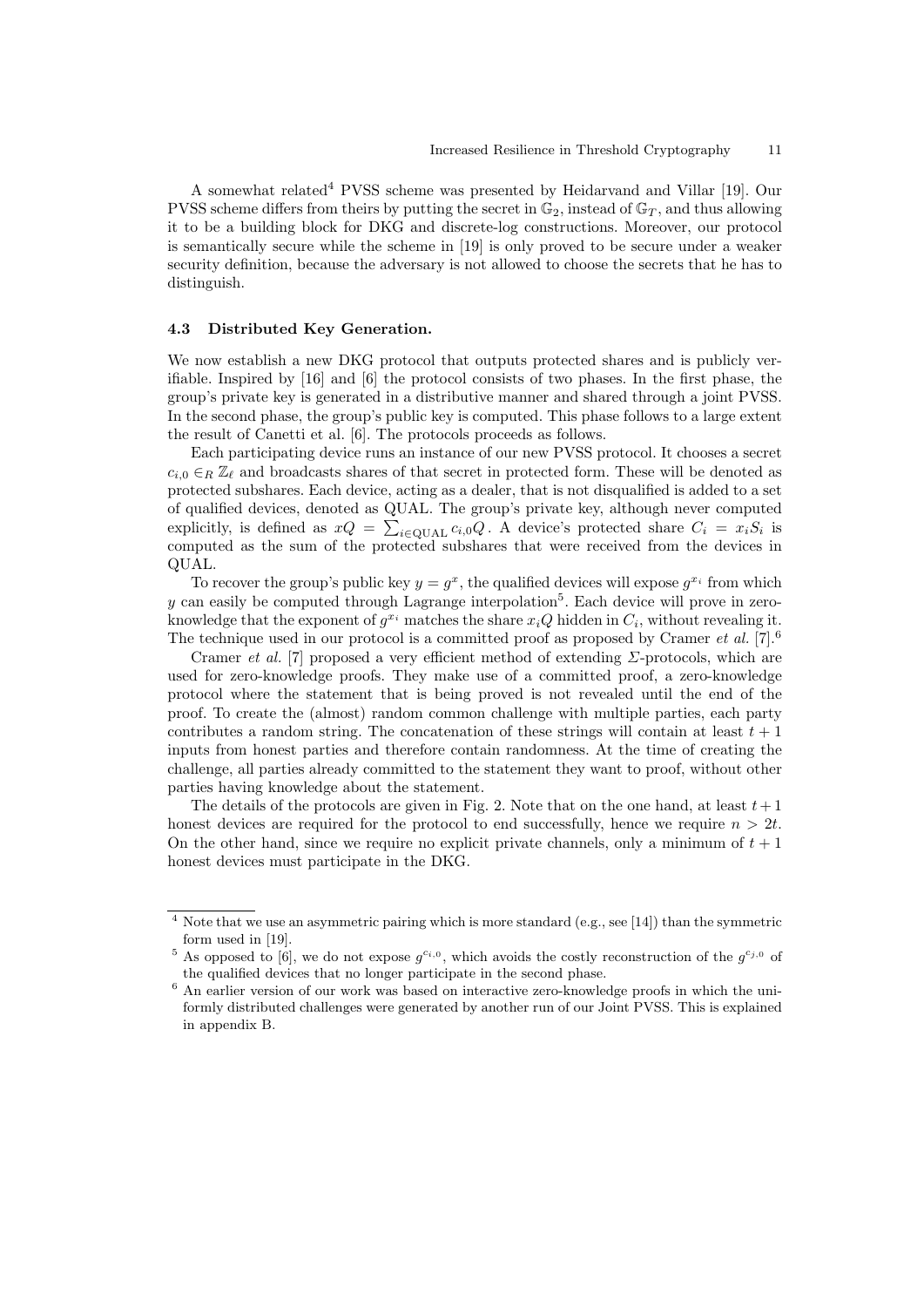**Input:** PubPar, the set of participating devices  $\mathcal{D}_i$  and their public keys  $S_i$ , and the threshold t

**Output:** Protected shares  $C_i = x_iS_i$ , with  $x_iQ$  the share of  $\mathcal{D}_i$ , and the group's public key  $y=g^x$ 

- 1. All participating devices  $\mathcal{D}_i$  run the PVSS protocol simultaneously, the protected subshares are only broadcast after receiving all commitments from all participating devices.
	- (a) Each  $\mathcal{D}_i$  constructs two polynomials  $f_i(z)$  and  $f'_i(z)$  of degree t by choosing random coefficients  $c_{i,k}, c'_{i,k} \in_R \mathbb{Z}_{\ell}^*$  for  $k = 0 \dots t$ :

$$
f_i(z) = c_{i,0} + c_{i,1}z + \cdots + c_{i,t}z^t \quad , \quad f'_i(z) = c'_{i,0} + c'_{i,1}z + \cdots + c'_{i,t}z^t \,,
$$

and broadcasts commitments

$$
A_{i,k} = c_{i,k}P + c'_{i,k}P' , \quad k = 0...t.
$$

(b) For each device  $\mathcal{D}_i$ , each  $\mathcal{D}_i$  computes and broadcasts

$$
x_{ij}S_j
$$
,  $x'_{ij}S_j$  with  $x_{ij} = f_i(j)$ ,  $x'_{ij} = f'_i(j)$ .

(c) Each device verifies the broadcast shares for all  $\mathcal{D}_i$  by checking that

$$
\hat{e}(P, x_{ij}S_j) \cdot \hat{e}(P', x'_{ij}S_j) = \prod_{k=0}^{t} \hat{e}(A_{i,k}, S_j)^{j^k}
$$

.

Each  $\mathcal{D}_i$  that is not disqualified as a dealer is added to the list of qualified devices, denoted by QUAL. The group's private key is defined as  $xQ = \sum_{i \in \text{QUAL}} c_{i,0}Q$ . For each  $\mathcal{D}_i$  its protected share is computed as

$$
C_i = x_i S_i = \sum_{j \in \text{QUAL}} x_{ji} S_i.
$$

- 2. The qualified devices expose  $g^{x_i}$  to compute the public key  $y = g^x$ .
	- (a) Each  $\mathcal{D}_i$  in QUAL computes  $\alpha_i = g^{x_i}$  and  $A_i = s_i P''$ . In addition,  $\mathcal{D}_i$  chooses a random  $r_i \in_R \mathbb{Z}_{\ell}^*$  and computes  $\beta_i = g^{r_i}$  and  $B_i = r_i S_i$ .
		- Commit to the values  $\alpha_i, \beta_i, A_i, B_i$ . First these values are converted to binary strings and concatenated. A hash function is used to get an element of  $Z_{l}^{*}$ . For a random  $d_i' \in_R \mathbb{Z}_{\ell}^*$ :

$$
D_i = d_i P + d'_i P' \quad \text{with} \quad d_i = H(\alpha_i \parallel \beta_i \parallel A_i \parallel B_i).
$$

− Provide randomness for the challenge  $e_i \in_R \mathbb{Z}_{\ell}^*$ .

- $\mathcal{D}_i$  in QUAL broadcasts the values  $D_i$  and  $e_i$ .
- (b) Generation of the challenge e. All broadcast  $e_i$  are concatenated and put through a hash function to get an element of  $Z_l^*$ .
- (c) All  $\mathcal{D}_i$  in QUAL open their commitments by broadcasting  $\alpha_i, \beta_i, A_i, B_i, d'_i$ . Additionally they broadcast  $Z_i = s_i^{-1}(r_i S_i + eC_i) = (r_i + e x_i)Q$  which completes the zero knowledge protocol.
- (d) Any device can verify that

$$
D_i = d_i P + d'_i P' \quad \text{with} \quad d_i = H(\alpha_i \parallel \beta_i \parallel A_i \parallel B_i)
$$

and

$$
\hat{e}(A_i, Q) = \hat{e}(P'', S_i), \quad \hat{e}(P, Z_i) = \alpha_i^e \beta_i, \quad \hat{e}(A_i, Z_i) = \hat{e}(P'', B_i + eC_i).
$$

(e) The public key y is computed from  $t + 1$  correctly verified  $\alpha_i = g^{x_i}$  as

 $y=\prod \alpha_i^{\lambda_i}.$ 

Fig. 2. Publicly verifiable DKG with protected shares.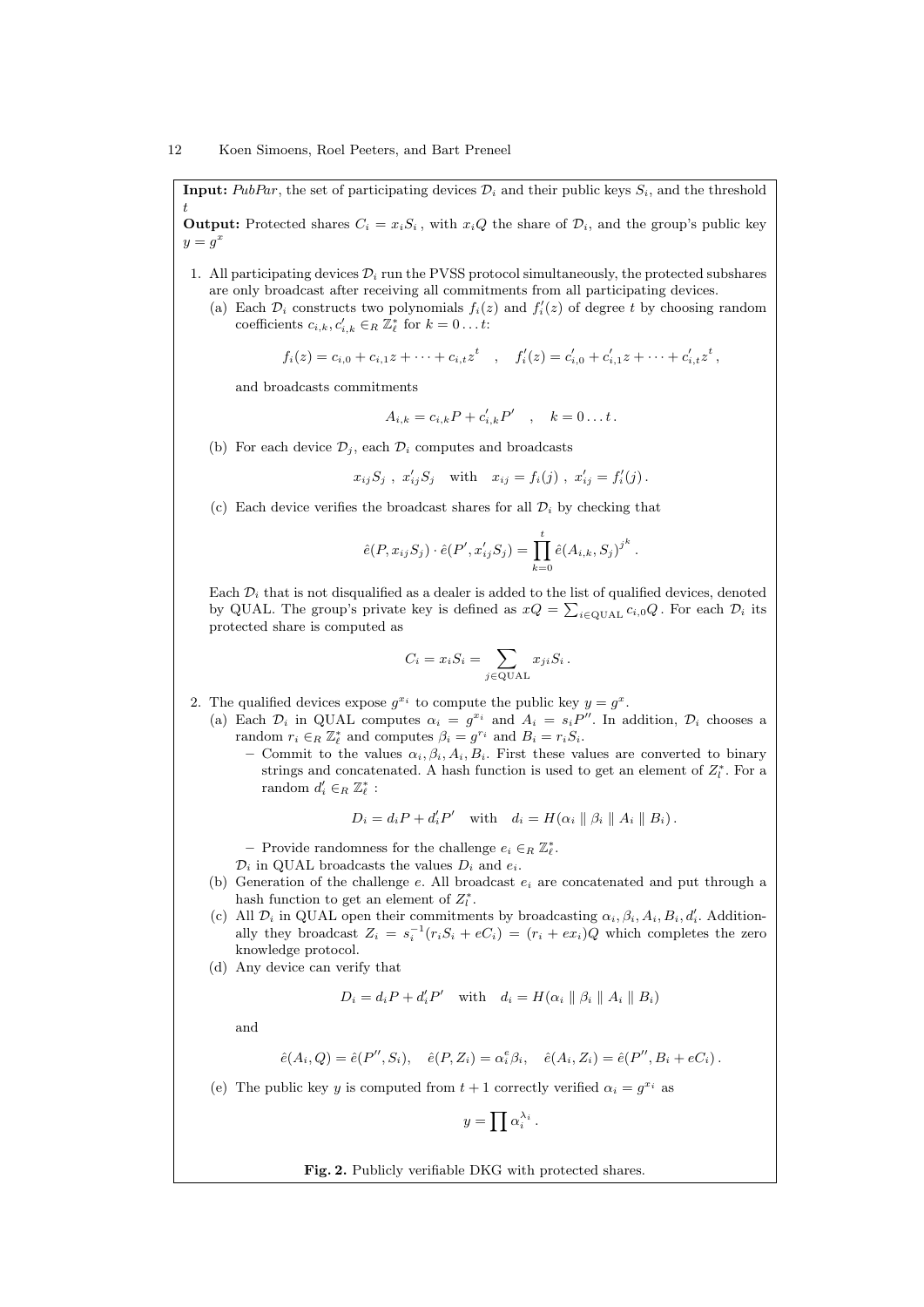We now prove that our new DKG protocol is a secure DKG protocol according to the requirements specified in Definition 2.

Theorem 2. Our new DKG protocol is a secure DKG protocol (Definition 2) under the divisional variant of the coDBDH-2 assumption.

Proof (Correctness). All honest devices construct the same set of qualified devices QUAL since this is determined by public broadcast information.

– (C1) Each  $\mathcal{D}_i$  that is in QUAL at the end of phase 1 has successfully shared  $c_{i,0}Q$ through a run of our PVSS protocol. Any set of  $t + 1$  honest devices  $\mathcal{D}_i$  that combine correct shares  $x_jQ$  can reconstruct the same secret  $xQ$  since

$$
xQ = \sum_{i \in \text{QUAL}} c_{i,0}Q = \sum_{i \in \text{QUAL}} \left( \sum_j \lambda_j x_{ij} Q \right) = \sum_j \lambda_j \sum_{i \in \text{QUAL}} x_{ij} Q = \sum_j \lambda_j x_j Q.
$$

In the key extraction phase of our protocol at least  $t + 1$  values  $g^{x_i}$  have been exposed and thus using interpolation  $g^{x_j}$  can be computed for any  $\mathcal{D}_j$ . This allows to tell apart correct shares from incorrect ones.

- (C2) This property follows immediately from the key extraction phase and the relation between the  $c_{i,0}Q$  and the shares  $x_iQ$  given for the previous property (C1).
- (C3) The private key is defined as  $xQ = \sum_{i\in QUAL} c_{i,0}Q$  and each  $c_{i,0}Q$  was shared through an instance of our PVSS. Since we proved that a static adversary cannot learn any information about the shared secret, the private key is uniformly distributed as long as one non-corrupted device successfully contributed to the sum that defines  $xQ$ .  $\Box$

Uniformity. Our protocol withstands the attack of a rushing adversary that can influence the distribution of the group's key as described by Gennaro et al. [18]. In this attack an adversary is able to compute a deterministic function of the private key from the broadcasts, before sending out his contributions. He can influence the set of qualified devices by choosing whether or not to send out proper contributions. This allows influencing the outcome of the deterministic function and thus the distribution of the private key. In our protocol, no such function can be computed before the second phase. But, because the private key and thus also the correction factors are fixed after the first phase and determined by QUAL, the adversary can no longer influence the group's key. As long as  $t+1$  honest devices participate, the public key can be recovered in the second phase.

*Proof (Secrecy).* We describe a simulator SIM that, given a public key y, simulates a run of the protocol and produces an output that is indistinguishable from the adversary's view of a real run of the protocol that ended with the given public key. We assume that SIM knows  $\eta \in \mathbb{Z}_{\ell}^*$  for which  $P' = \eta P$ .

– The first phase of the DKG is run as in the real protocol. Since SIM knows the private keys  $s_i$  of at least  $t+1$  non-corrupted devices, he knows at least  $t+1$  shares  $x_iQ = s_i^{-1}C_i$ . By interpolation of these shares, SIM learns the shares of the corrupted devices. This also allows SIM by pairing to compute  $g^{x_i}$  for all devices.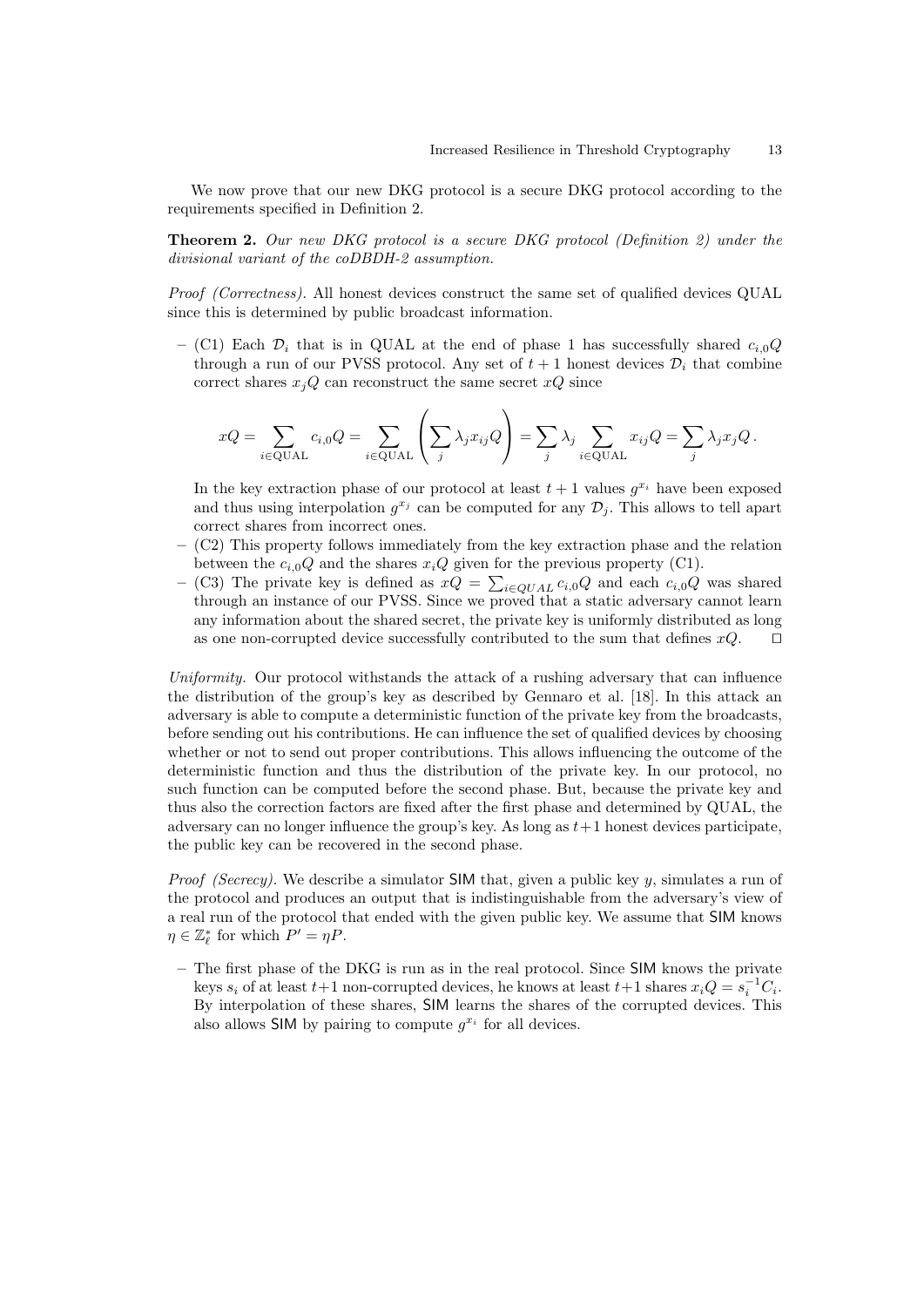- 14 Koen Simoens, Roel Peeters, and Bart Preneel
	- $-$  In the second phase of the DKG protocol SIM sets  $g^{x_i^*}$  for the non-corrupted  $\mathcal{D}_i$ , such that the public key will be y. The  $g^{x_i^*}$  for the non-corrupted  $\mathcal{D}_i$  are calculated by interpolation of the  $g^{x_j}$  of the corrupted  $\mathcal{D}_j$  and  $y = g^x$ .
		- (a) SIM broadcasts  $D_i = d'_i P$  and  $e_i$  for each non-corrupted  $D_i$ .
		- (b) The challenge for the zero knowledge proof  $e$  is constructed.
		- (c) For all non-corrupted  $\mathcal{D}_i$ , SIM sets  $\alpha_i^* = g^{x_i^*}$ ,  $A_i = s_i P''$  and computes  $\beta_i^* = \alpha_i^{-e} g^{z_i}$ ,  $B_i^* = z_i S_i - eC_i$  and  $Z_i^* = z_i Q$  for a random  $z_i \in_R \mathbb{Z}_{\ell}^*$ . The new value  $d_i'^*$  is computed as  $\eta^{-1}(d_i' - d_i^*)$  with  $d_i^* = H(\alpha_i^* \parallel \beta_i^* \parallel A_i \parallel B_i^*)$  such that  $D_i = d_i^* P + d_i'^* P'$ . SIM broadcasts  $(\alpha_i^*, \beta_i^*, A_i, B_i^*, d_i^*, Z_i^*)$  for each non-corrupted  $\mathcal{D}_i$ .
		- (d) All values verify.

 $\hat{e}$ 

$$
\hat{e}(P, Z_i^*) = g^{z_i} \text{ and } \alpha_i^{*e} \beta_i^* = \alpha_i^{*e} \alpha_i^{*-e} g^{z_i} = g^{z_i},
$$
  

$$
(A_i, Z_i) = g^{s_iz_i} \text{ and } \hat{e}(P'', B_i^* + eC_i) = \hat{e}(P'', z_i S_i) = g^{s_iz_i}.
$$

(e) At the end of the protocol the public key is computed as the given y.

To prevent an adversary from being able to distinguish between a real run of the protocol and a simulation, the output distribution must be identical. The first phase, i.e., the Joint PVSS, is identical in both cases. The data that are output in the second phase and that have a potentially different distribution in a real run and simulation are given in the following table. We show that all data in this table have a uniform distribution.

| REAL                  | SIM                |
|-----------------------|--------------------|
| 1. $g^{x_i}$          | $g^{x_i^*}$        |
| 2. $g^{r_i}, r_i S_i$ | $\beta_i^*, B_i^*$ |
| 3. $d_i$              | $d_i^*$            |
| 4. $Z_i$              | $Z_i^*$            |

- 1. The values  $x_i$  are evaluations of a polynomial of degree t with uniformly random coefficients. The values  $x_i^*$  are evaluations of a polynomial that goes through t evaluations of the first polynomial, namely the  $x_j$  of the corrupted participants, and through the discrete logarithm of y. Since the protocol is assumed to generate a uniformly random key, the new polynomial's distribution is indistinguishable from the distribution of the first.
- 2. The value  $r_i$  was chosen uniformly at random. In the simulation  $\beta_i^* = g^{z_i} (g^{x_i^*})^{-e}$  and  $B_i^* = z_i S_i - eC_i$ . The value  $z_i$  is uniformly random.
- 3. In the simulation  $d_i^* = (d_i^* d_i^*)\eta^{-1}$ , the value  $d_i^*$  was choosen uniformly at random.
- 4. We have that  $Z_i = r_i Q + \eta x_i Q$  and  $Z_i^* = z_i Q$ . The values  $r_i$ , d and  $z_i$  were chosen uniformly at random.

We notice that even though the modified  $g^{x_i^*}$  have the right output distribution, it is important to note that by broadcasting the modified  $g^{x_i^*}$  we introduce a new assumption. Namely that an adversary cannot distinguish between  $\langle P, Q, x_i s_i Q, s_i Q, q^{x_i} \rangle$  and

 $\langle P, Q, x_i s_i Q, s_i Q, g^{x_i^*} \rangle$ . This is the divisional variant of the coDBDH-2 assumption, as defined in Section 3.4. An adversary cannot distinguish  $\langle Q, S_i, d_i Q, d_i S_i \rangle$  from  $\langle Q, S_i, d_i^* Q, d_i S_i \rangle$ . This is the divisional variant of the DDH assumption, which is a weaker assumption than the coDBDH-2 assumption, meaning that if one could not solve the coDBDH-2 problem, one can also not solve the DDH problem. Knowledge of P allows to calculate  $g^{d_i}$  and  $g^{d_i^*}$ and hence transform this to the divisional variant of the coDBDH-2 assumption.  $\hfill\Box$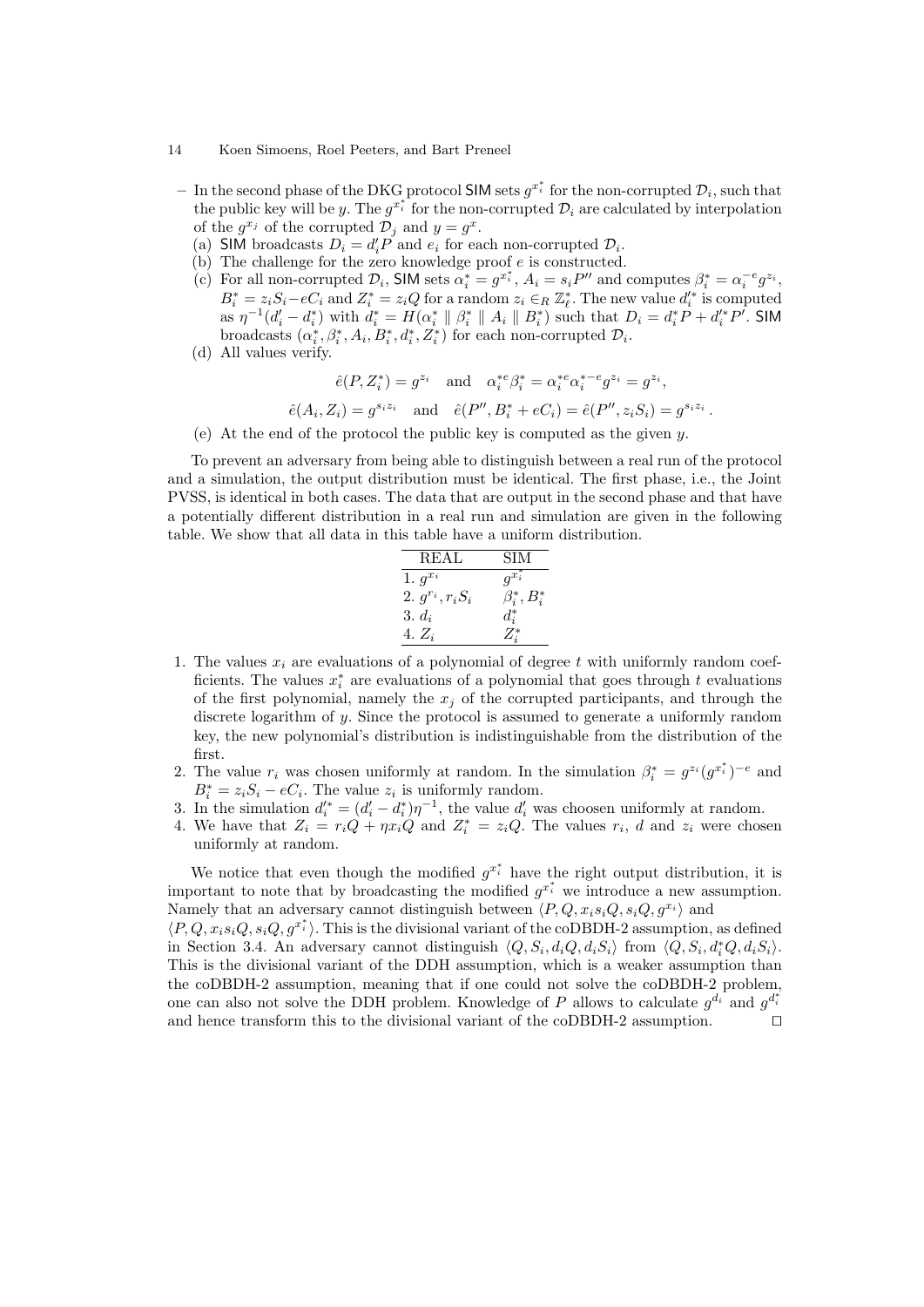# 5 Threshold Applications

In this section our construction is used to turn discrete-log schemes into threshold variants with protected shares. It is not our intention to give a rigorous proof of security of these variants. We rather want to demonstrate the ease with which our construction fits into existing schemes. We do this for the ElGamal [15] and the Cramer-Shoup [8] cryptosystems, where we show how pairings allow implicit use of the shares, i.e., without having to reveal them explicitly, and the Schnorr [26] signature scheme.

# 5.1 ElGamal

*Basic Scheme.* We define the ElGamal [15] scheme in  $\mathbb{G}_T$  with some minor modifications; the randomness is moved from  $\mathbb{G}_T$  to  $\mathbb{G}_1$  and the private key is an element of  $\mathbb{G}_2$  instead of  $\mathbb{Z}_{\ell}^*$ , i.e.,  $xQ \in \mathbb{G}_2$  for some  $x \in_R \mathbb{Z}_{\ell}^*$ . Let  $y = \hat{e}(P,Q)^x$  be the corresponding public key. Encryption and decryption are then defined as follows.

– **Encrypt**( $PubPar,y,m$ ): To encrypt a message  $m \in \mathbb{G}_T$  under the public key y, choose a random  $k \in_R \mathbb{Z}_{\ell}^*$  and output the ciphertext

$$
(R, e) = (kP, my^k) \in \mathbb{G}_1 \times \mathbb{G}_T.
$$

– Decrypt( $PubPar, xQ, (R, e)$ ): To decrypt the given ciphertext  $(R, e)$  output the plaintext

$$
m = \frac{e}{\hat{e}(R, xQ)} \in \mathbb{G}_T.
$$

Threshold Variant. Encryption in the threshold variant is the same as in the basic scheme. To decrypt a given ciphertext we have to combine the randomness  $k \in \mathbb{R}^p$  with  $t+1$  shares  $x_i Q$ , which are stored as  $x_i S_i$ . If the shares were stored as  $g^{x_i s_i}$ , it would have been impossible to combine them with the randomiser or the ElGamal encryption and for each device  $\mathcal{D}_i$  the ciphertext would contain something like  $g^{x_i s_i k}$ . By taking advantage of the bilinearity of the pairing, the size of the ciphertext remains constant. Note that  $\mathcal{D}_i$  never has to reveal his share explicitly; his private key is combined with the randomness and then paired with the correction factor. The cost of providing a partial decryption is minimal, namely one ellipticcurve point multiplication. In this way we can use small devices as partial decryption oracles. The decryption procedure goes as follows.

- **T-Decrypt**( $PubPar$ , $\{\mathcal{D}_i, S_i\}$ , $(R, e)$ ): To decrypt the ciphertext  $(R, e)$  each device  $\mathcal{D}_i$ provides a partial decryption

$$
D_i = s_i^{-1} R = s_i^{-1} k P \in \mathbb{G}_1 .
$$

The combining device receives the contributions  $D_i$  and verifies that  $\hat{e}(D_i, S_i) = \hat{e}(R, Q)$ . He then combines  $t + 1$  contributions to output the plaintext

$$
m = \frac{e}{d}
$$
 with  $d = \prod \hat{e}(D_i, C_i)^{\lambda_i}$ .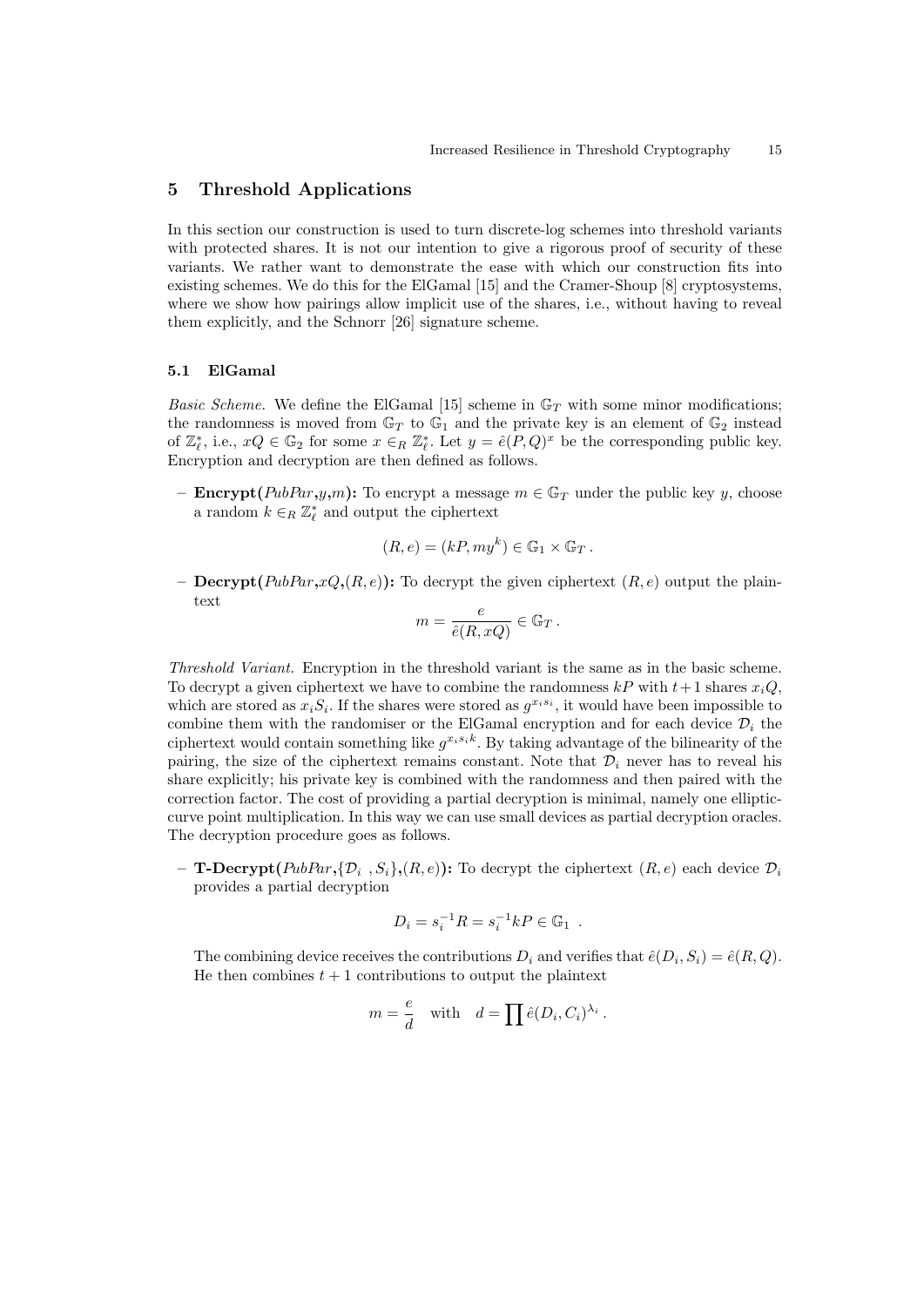#### 5.2 Cramer-Shoup

Basic Scheme. Cramer and Shoup [8] presented an ElGamal based cryptosystem in the standard model that provides ciphertext indistinguishability under adaptive chosen ciphertext attacks (IND-CCA2). We define their scheme in  $\mathbb{G}_T$  with the same modifications as in the ElGamal scheme; the first two (random) elements in the ciphertext are moved from  $\mathbb{G}_T$ to  $\mathbb{G}_1$  and the private key is a tuple from  $\mathbb{G}_2^5$  instead of  $(\mathbb{Z}_{\ell}^*)^5$ . Let  $H : \mathbb{G}_1 \times \mathbb{G}_1 \times \mathbb{G}_T \to \mathbb{Z}_{\ell}$ be an element of a family of universal one-way hash functions. The private key is

$$
\mathit{privK} = (x_1Q, x_2Q, y_1Q, y_2Q, zQ) \in_R \mathbb{G}_2^5
$$

and the public key is

$$
pubK = (c, d, h) = (g_1^{x_1} g_2^{x_2}, g_1^{y_1} g_2^{y_2}, g_1^z) \in \mathbb{G}_T^3.
$$

Encryption and decryption are defined as follows.

– **Encrypt**( $PubPar, pubK,m$ ): To encrypt a message  $m \in \mathbb{G}_T$  under pubK, choose a random  $k \in_R \mathbb{Z}_\ell$  and output the ciphertext

$$
(U_1, U_2, e, v) = (kP, kP', mh^k, c^k d^{k\alpha}) \in \mathbb{G}_1^2 \times \mathbb{G}_T^2 \text{ with } \alpha = H(U_1, U_2, e) .
$$

- Decrypt(PubPar,privK, $(U_1, U_2, e, v)$ ): To decrypt the given ciphertext  $(U_1, U_2, e, v)$ , first compute  $\alpha = H(U_1, U_2, e)$  and validate the ciphertext by testing if

$$
\hat{e}(U_1, x_1Q + y_1\alpha Q) \cdot \hat{e}(U_2, x_2Q + y_2\alpha Q) = v.
$$

If the test fails, the ciphertext is rejected, otherwise output the plaintext

$$
m=\frac{e}{\hat{e}(U_1,zQ)}\in\mathbb{G}_T\,.
$$

Threshold Variant. It is clear that the Cramer-Shoup public key is not immediately established from running five instances of our DKG protocol. The decomposition of  $c = g_1^{x_1} g_2^{x_2}$ and  $d = g_1^{y_1} g_2^{y_2}$  should not be known. We can solve this problem by introducing a third polynomial  $f''(z)$  in our DKG protocol that generates public keys c and d. This variant is described in Appendix A. The key generation is thereby reduced to two runs of the variant DKG protocol and one run of the basic DKG protocol. This results in five protected shares  $C_i^{x_1}, \overline{C_i^{x_2}}, C_i^{y_1}, C_i^{y_2}$  and  $C_i^z$  for each device.

Encryption is the same as in the basic scheme. The decryption routine, which applies the same ideas as in the threshold ElGamal scheme goes as follows. Note that the cost of providing a partial decryption is minimal, namely two elliptic-curve point multiplications.

 $-$  T-Decrypt(PubPar,{D<sub>i</sub>, S<sub>i</sub>},(U<sub>1</sub>, U<sub>2</sub>, e, v)): To decrypt the given ciphertext (U<sub>1</sub>, U<sub>2</sub>, e, v) each device  $\mathcal{D}_i$  provides  $D_i = s_i^{-1}U_1$  and  $D'_i = s_i^{-1}U_2$ . The combining device verifies that  $\hat{e}(D_i, S_i) = \hat{e}(U_1, Q)$  and  $\hat{e}(D_i, S_i) = \hat{e}(U_2, Q)$ . He then computes

$$
v_i = \hat{e}(D_i, C_i^{x_1} + \alpha C_i^{y_1}) \cdot \hat{e}(D_i', C_i^{x_2} + \alpha C_i^{y_2}).
$$

and combines  $t+1$  values  $v_i$  to validate the ciphertext by testing that  $v = \prod v_i^{\lambda_i}$ . If validation fails, the ciphertext is rejected. The combining device combines  $t+1$  contributions to output the plaintext

$$
m = \frac{e}{d}
$$
 with  $d = \prod \hat{e}(D_i, C_i^z)^{\lambda_i}$ .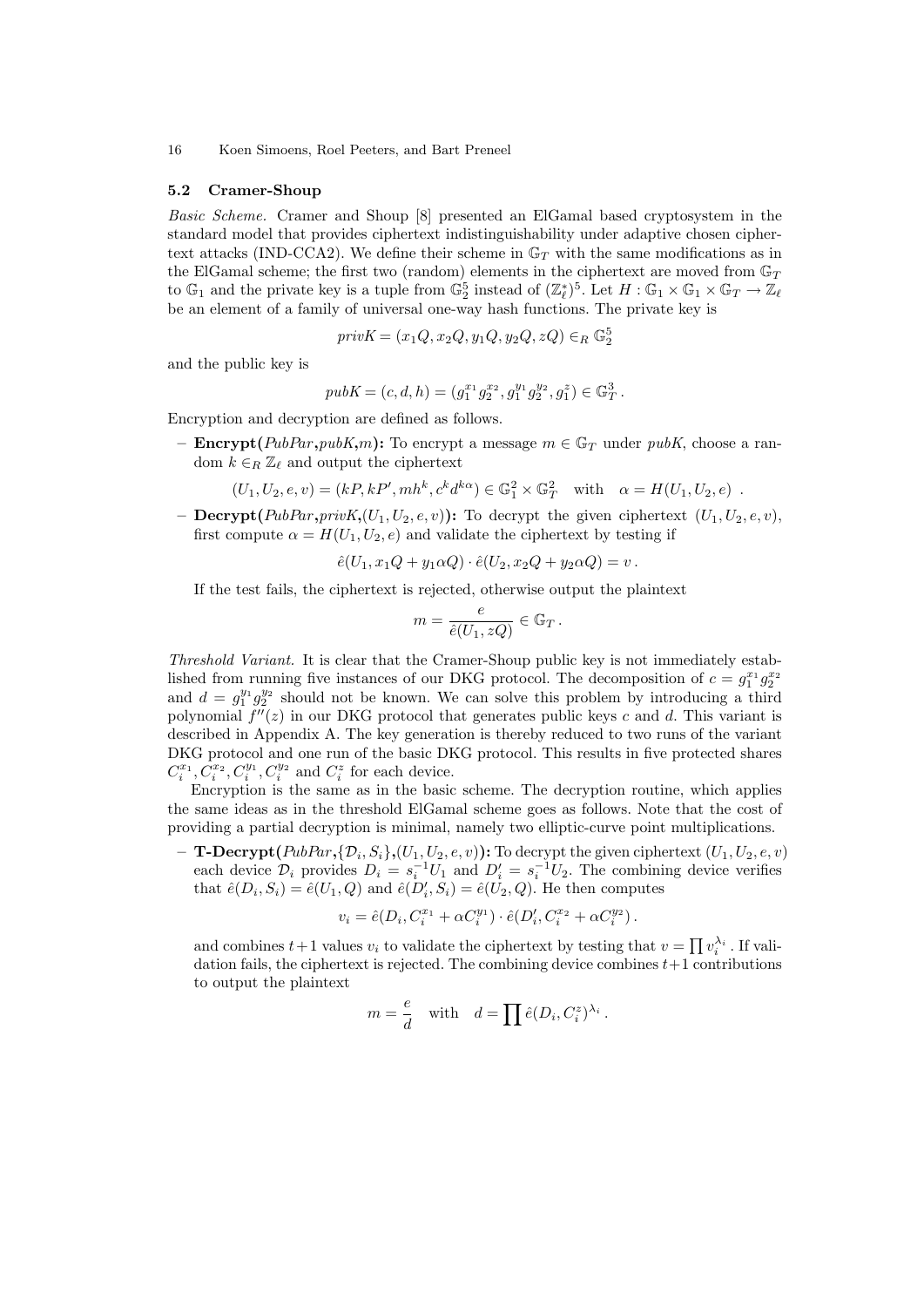#### 5.3 Schnorr Signatures

The Schnorr signature scheme [26] is an example of a scheme that provides existential unforgeability under an adaptive chosen-message attack in the random oracle model [25] and has been used many times to create a threshold signature scheme, e.g., in [18, 1]. We will define the signature scheme in  $\mathbb{G}_T$  and then extend it to a threshold variant.

Basic Scheme. Let  $H': \{0,1\}^* \times \mathbb{G}_T \to \mathbb{Z}_\ell$  be a cryptographic hash function. Let the private key be  $xQ \in \mathbb{G}_2$  for some  $x \in_R \mathbb{Z}_{\ell}^*$  and let  $y = g^x \in \mathbb{G}_T$  be the public key.

- Sign(PubPar,xQ,m): To sign a message  $m \in \{0,1\}^*$  with the private key xQ choose a random  $k \in_R \mathbb{Z}_\ell$ , compute  $r = \hat{e}(P, kQ)$  and  $c = H'(m, r)$ , and output the signature

$$
(c, \sigma) = (H'(m, r), kQ + cxQ) \in \mathbb{Z}_{\ell} \times \mathbb{G}_2.
$$

– Verify( $PubPar, y, (c, \sigma), m$ ): To verify the signature  $(c, \sigma)$  on a message m compute  $\tilde{r} =$  $\hat{e}(P,\sigma)y^{-c}$  and verify equality of  $c = H'(m,\tilde{r})$ .

Threshold Variant. The basic scheme naturally extends to a threshold variant. As opposed to the encryption schemes, the bilinearity of the pairing is not really needed. However, the signing devices need to share some randomness and will, therefore, run the DKG protocol of Section 4.3. Signature verification is the same as in the basic scheme. Signing goes as follows.

- **T-Sign**( $PubPar$ , $\{D_i\}$ , $m$ ): To sign a message  $m \in \{0,1\}^*$  with the group's private key the devices  $\mathcal{D}_i$  will run an instance of the DKG protocol of Section 4.3. Each device then holds a share  $k_i S_i$  in protected form of  $kQ \in \mathbb{G}_2$ . Because the value  $r = \hat{e}(P, kQ) \in \mathbb{G}_T$ is publicly computed at the end of the protocol, each device can compute  $c = H'(m, r)$ and  $\sigma_i = s_i^{-1}(k_i S_i + cC_i) = (k_i + c x_i)Q$ , which is sent to the combining device. Note that these partial signatures can be verified since the output of the DKG protocols contained  $g^{k_i}$  and  $g^{x_i}$ . Values that were not in the output can be computed through interpolation. The combining device computes the signing equation  $\sigma = \sum \sigma_i \lambda_i$  and outputs the signature

$$
(c, \sigma) = (H'(m, r), kQ + cxQ) \in \mathbb{Z}_{\ell} \times \mathbb{G}_2.
$$

# 6 Conclusion

In this paper, we have shown how to increase resilience in threshold cryptography by including small devices with limited or no secure storage capabilities. Assuming these devices have some support for public-key functionality, shares can be stored in protected form. By using bilinear pairings, this particular form yields some advantages. The most important feature is public verifiability, which makes explicit private channels and cumbersome complaint procedures obsolete. Moreover, not all devices need to be present during group setup.

We have demonstrated how to adopt the protected shares in existing discrete-log based signature schemes and cryptosystems. Because shares are never needed in unprotected form, small devices can be used as decryption oracles at a minimal cost.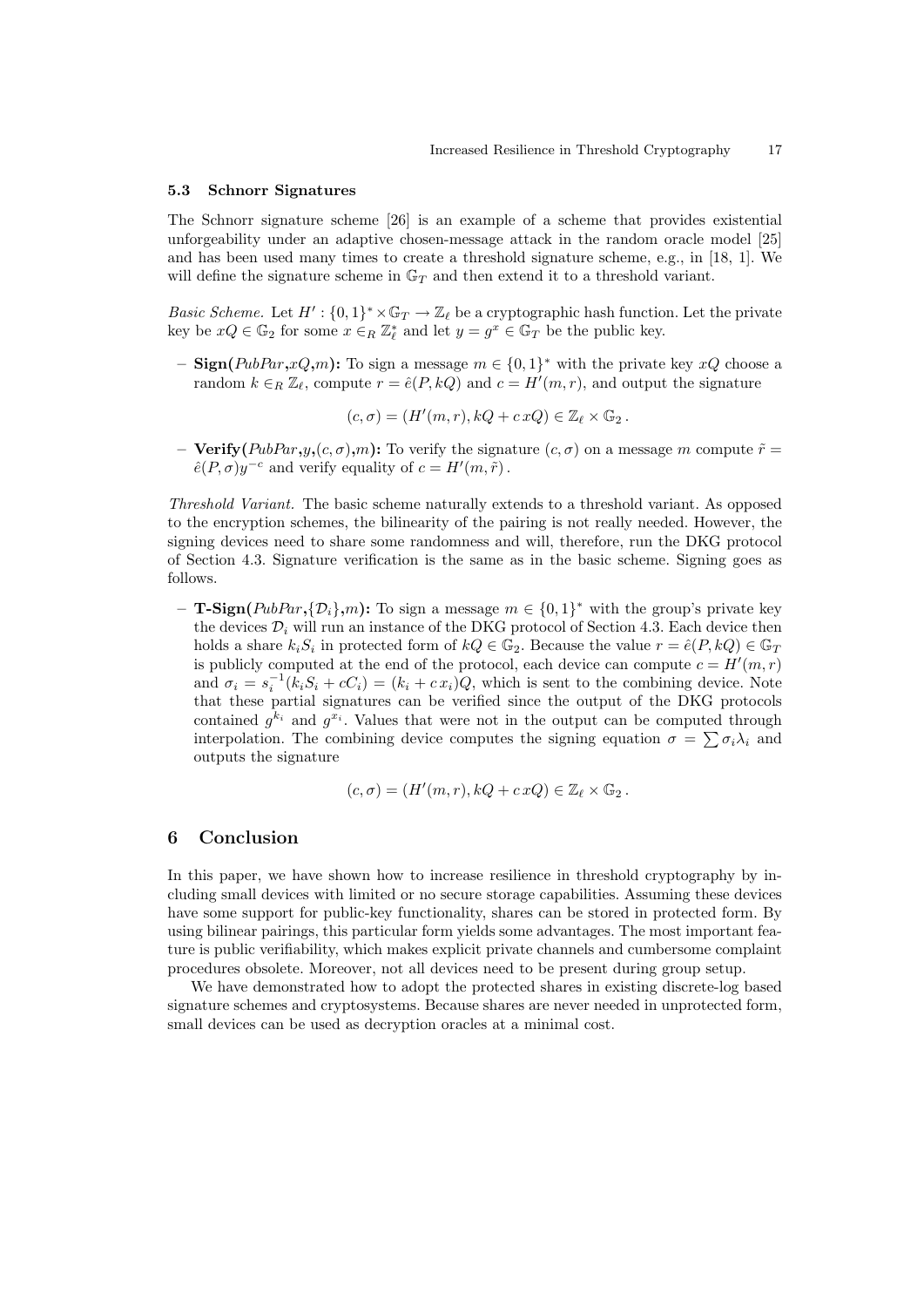Acknowledgements. The authors would like to thank Frederik Vercauteren, Ivan Damgård, Alfredo Rial Duran and Markulf Kohlweiss for the fruitful discussions.

This work was supported in part by the Concerted Research Action (GOA) Ambiorics 2005/11 of the Flemish Government, by the IAP Programme P6/26 BCRYPT of the Belgian State (Belgian Science Policy), and in part by the European Commission through the ICT and IST programmes under the following contract: ICT-2007-216676 ECRYPT II. Roel Peeters is funded by a research grant of the Institute for the Promotion of Innovation through Science and Technology in Flanders (IWT-Vlaanderen).

# References

- [1] M. Abe and S. Fehr. Adaptively secure Feldman VSS and applications to universally-composable threshold cryptography. In M. K. Franklin, editor, Advances in Cryptology – CRYPTO 2004, volume 3152 of Lecture Notes in Computer Science, pages 317–334. Springer-Verlag, 2004.
- [2] F. Bao, R. H. Deng, and H. Zhu. Variations of Diffie-Hellman problem. In S. Qing, D. Gollmann, and J. Zhou, editors, ICICS 2003, volume 2836 of Lecture Notes in Computer Science, pages 301–312. Springer, 2003.
- [3] D. Beaver and S. Haber. Cryptographic protocols provably secure against dynamic adversaries. In R. A. Rueppel, editor, Advances in Cryptology – EUROCRYPT '92, volume 658 of Lecture Notes in Computer Science, pages 307–323. Springer-Verlag, 1992.
- [4] D. R. L. Brown. Generic groups, collision resistance, and ECDSA. Designs, Codes and Cryptography, 35(1):119–152, 2005.
- [5] R. Canetti. Universally composable security: A new paradigm for cryptographic protocols. In Proceedings of the 42nd Annual Symposium on Foundations of Computer Science – FOCS 2001, pages 136–145. IEEE Computer Society, 2001.
- [6] R. Canetti, R. Gennaro, S. Jarecki, H. Krawczyk, and T. Rabin. Adaptive security for threshold cryptosystems. In M. J. Wiener, editor, Advances in Cryptology – CRYPTO '99, volume 1666 of Lecture Notes in Computer Science, pages 98–115. Springer-Verlag, 1999.
- [7] R. Cramer, I. Damgård, and J. B. Nielsen. Multiparty computation from threshold homomorphic encryption. In B. Pfitzmann, editor, Advances in Cryptology - EUROCRYPT 2001, volume 2045 of LNCS, pages 280–299. Springer, 2001.
- [8] R. Cramer and V. Shoup. A practical public key cryptosystem provably secure against adaptive chosen ciphertext attack. In H. Krawczyk, editor, Advances in Cryptology – CRYPTO '98, volume 1462 of Lecture Notes in Computer Science, pages 13–25. Springer-Verlag, 1998.
- [9] P. Feldman. A practical scheme for non-interactive verifiable secret sharing. In 28th Annual Symposium on Foundations of Computer Science, pages 427–437. IEEE Computer Society, 1987.
- [10] P.-A. Fouque and J. Stern. One round threshold discrete-log key generation without private channels. In Public Key Cryptography, PKC 2001, volume 1992 of LNCS, pages 300–316. Springer-Verlag, 2001.
- [11] Y. Frankel, P. D. MacKenzie, and M. Yung. Adaptively-secure distributed public-key systems. In J. Nesetril, editor, European Symposium on Algorithms – ESA '99, volume 1643 of Lecture Notes in Computer Science, pages 4–27. Springer, 1999.
- [12] E. Fujisaki and T. Okamoto. A practical and provably secure scheme for publicly verifiable secret sharing and its applications. In K. Nyberg, editor, Advances in Cryptology – EURO-CRYPT '98, volume 1403 of Lecture Notes in Computer Science, pages 32–46. Springer-Verlag, 1998.
- [13] S. Galbraith, F. Hess, and F. Vercauteren. Aspects of pairing inversion. IEEE Transactions on Information Theory, 54(12):5719–5728, 2008.

<sup>18</sup> Koen Simoens, Roel Peeters, and Bart Preneel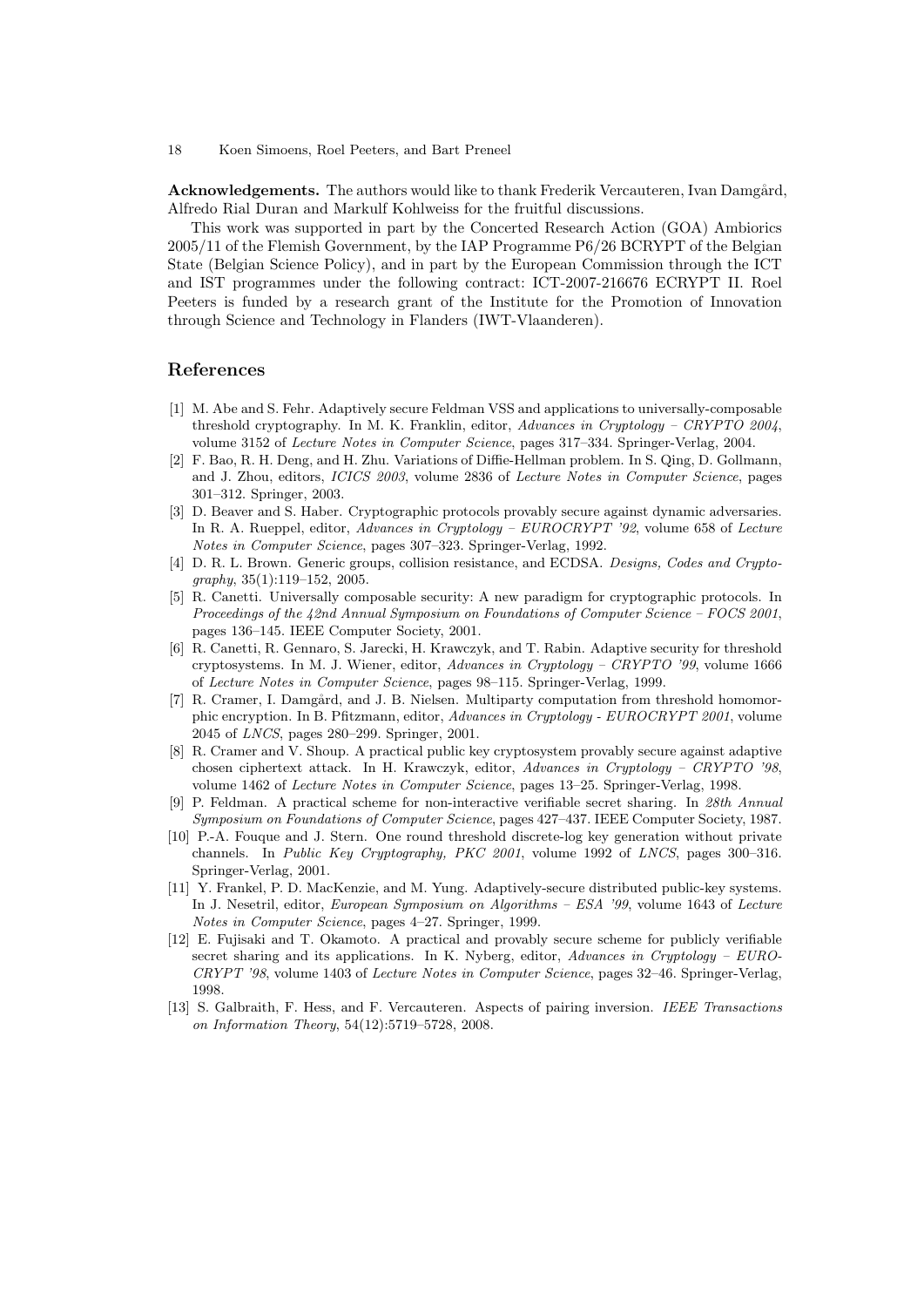- [14] S. Galbraith, K. Paterson, and N. Smart. Pairings for cryptographers. Cryptology ePrint Archive, Report 2006/165, 2006. http://eprint.iacr.org/.
- [15] T. E. Gamal. A public key cryptosystem and a signature scheme based on discrete logarithms. In G. R. Blakley and D. Chaum, editors, Advances in Cryptology, Proceedings of CRYPTO '84, volume 196 of Lecture Notes in Computer Science, pages 10–18. Springer-Verlag, 1985.
- [16] R. Gennaro, S. Jarecki, H. Krawczyk, and T. Rabin. Secure distributed key generation for discrete-log based cryptosystems. In J. Stern, editor, Advances in Cryptology – EUROCRYPT '99, volume 1592 of Lecture Notes in Computer Science, pages 295–310. Springer-Verlag, 1999.
- [17] R. Gennaro, S. Jarecki, H. Krawczyk, and T. Rabin. Secure applications of pedersen's distributed key generation protocol. In M. Joye, editor, Topics in Cryptology - CT-RSA 2003, volume 2612 of Lecture Notes in Computer Science, pages 373–390. Springer, 2003.
- [18] R. Gennaro, S. Jarecki, H. Krawczyk, and T. Rabin. Secure distributed key generation for discrete-log based cryptosystems. Journal of Cryptology, 20(1):51–83, 2007.
- [19] S. Heidarvand and J. L. Villar. Public verifiability from pairings in secret sharing schemes. In R. Avanzi, L. Keliher, and F. Sica, editors, Selected Areas in Cryptography – SAC 2008, volume 5381 of Lecture Notes in Computer Science, pages 294–308. Springer, 2009.
- [20] S. Jarecki and A. Lysyanskaya. Adaptively secure threshold cryptography: Introducing concurrency, removing erasures. In B. Preneel, editor, Advances in Cryptology – EUROCRYPT 2000, volume 1807 of Lecture Notes in Computer Science, pages 221–242. Springer-Verlag, 2000.
- [21] J. Malone-Lee and N. P. Smart. Modifications of ECDSA. In K. Nyberg and H. M. Heys, editors, Selected Areas in Cryptography – SAC 2002, volume 2595 of Lecture Notes in Computer Science, pages 1–12. Springer, 2002.
- [22] W. Mao. Modern Cryptography: Theory and Practice. Prentice Hall, 2003.
- [23] T. P. Pedersen. A threshold cryptosystem without a trusted party (extended abstract). In D. W. Davies, editor, Advances in Cryptology – EUROCRYPT '91, volume 547 of Lecture Notes in Computer Science, pages 522–526. Springer-Verlag, 1991.
- [24] T. P. Pedersen. Non-interactive and information-theoretic secure verifiable secret sharing. In J. Feigenbaum, editor, Advances in Cryptology – CRYPTO '91, volume 576 of Lecture Notes in Computer Science, pages 129–140. Springer-Verlag, 1992.
- [25] D. Pointcheval and J. Stern. Security arguments for digital signatures and blind signatures. Journal of Cryptology, 13(3):361–396, 2000.
- [26] C.-P. Schnorr. Efficient identification and signatures for smart cards. In G. Brassard, editor, Advances in Cryptology – CRYPTO '89, volume 435 of Lecture Notes in Computer Science, pages 239–252. Springer-Verlag, 1989.
- [27] B. Schoenmakers. A simple publicly verifiable secret sharing scheme and its application to electronic voting. In M. J. Wiener, editor, Advances in Cryptology – CRYPTO '99, volume 1666 of Lecture Notes in Computer Science, pages 148–164. Springer-Verlag, 1999.
- [28] A. Shamir. How to share a secret. Communications of the ACM, 22(11):612-613, 1979.
- [29] N. P. Smart and F. Vercauteren. On computable isomorphisms in efficient asymmetric pairingbased systems. Discrete Applied Mathematics, 155(4):538–547, 2007.
- [30] M. Stadler. Publicly verifiable secret sharing. In U. M. Maurer, editor, Advances in Cryptology EUROCRYPT '96, volume 1070 of Lecture Notes in Computer Science, pages 190–199. Springer-Verlag, 1996.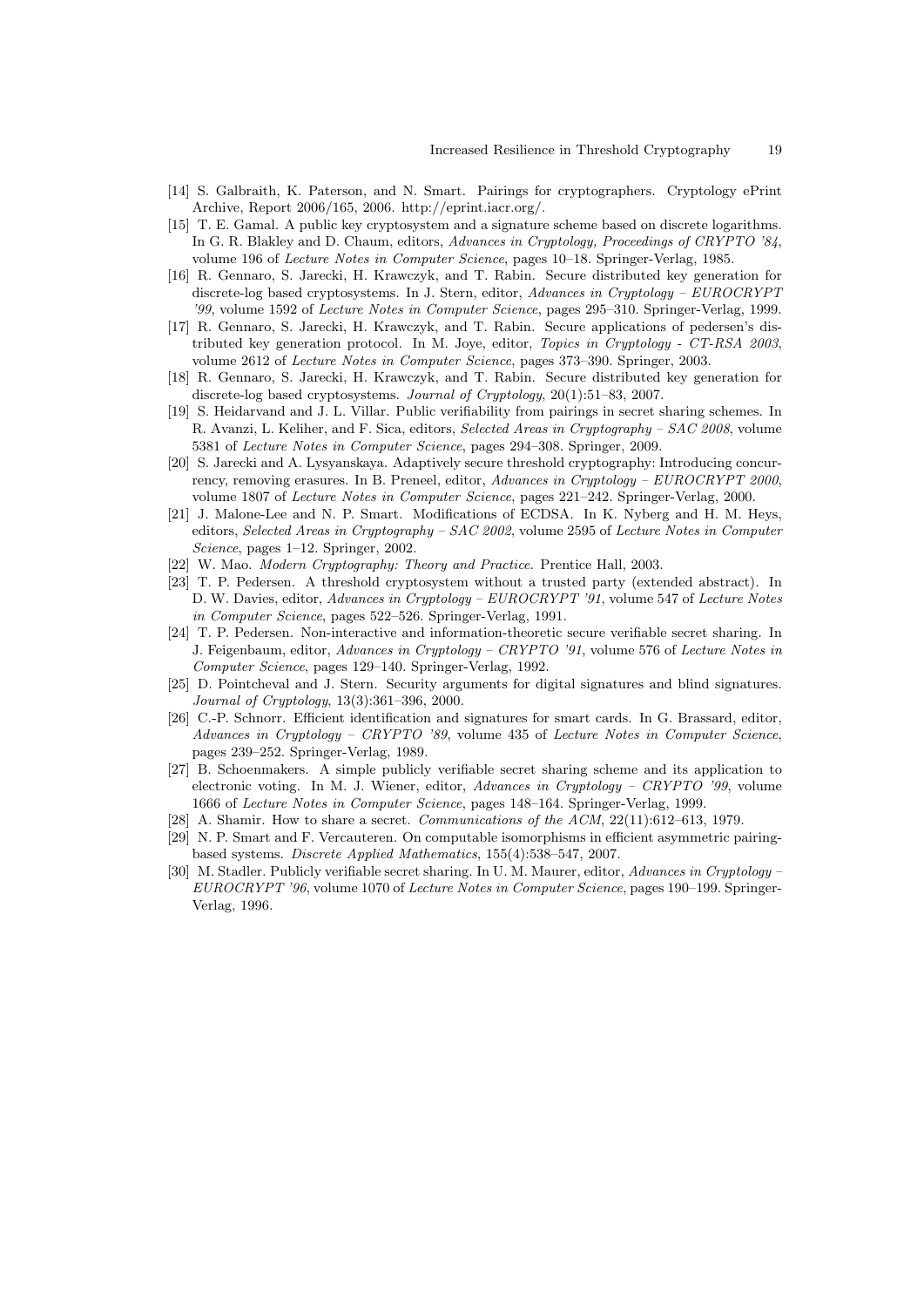# A Distributed Key Generation Variant for Cramer-Shoup

Running fives instances of the basic DKG protocol (Section 4.3) to generate Cramer-Shoup keys is not desired since that would reveal the decomposition of the first two elements of the public key  $c = g_1^{x_1} g_2^{x_2}$  and  $d = g_1^{y_1} g_2^{y_2}$  (see Section 5.2). We propose a variant of the basic DKG protocol that introduces a third polynomial  $f''(z)$  in the PVSS. Each device now receives three instead of two shares. The public key is extracted by revealing the third share and by proving the discrete log equality of  $g_3^{x''_i}$  and  $x''_iS_i$ . The two parts of the private keys that are shared are  $x_1Q$  and  $x_2Q$ , where  $x_1 = \sum_{i\in \text{QUAL}} c_{i,0}$  and  $x_2 = \sum_{i\in \text{QUAL}} c'_{i,0}$ <br>are the respective sums of the private inputs  $c_{i,0}$  and  $c'_{i,0}$  of the qualified dealers  $\mathcal{D}_i$ . The corresponding part of the public key is  $c = g_1^{x_1} g_2^{x_2}$ . The details of the protocol are shown in Fig. 3.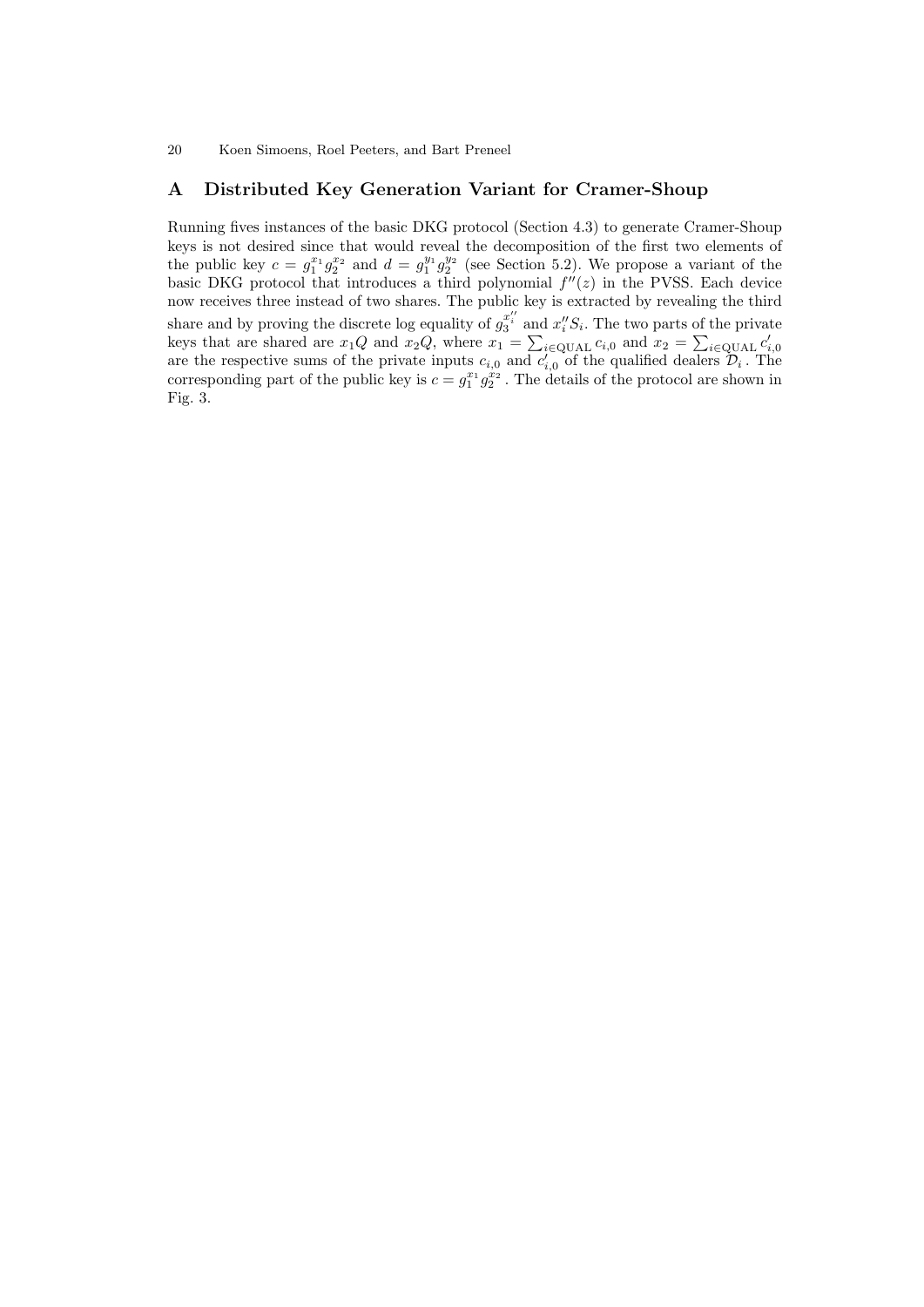**Input:** PubPar, the set of participating devices  $\mathcal{D}_i$  and their public keys  $S_i$ , and the threshold t

**Output:** Protected shares  $C_i = x_i S_i$  and  $C'_i = x'_i S_i$ , with  $x_i Q$  and  $x'_i Q$  shares of  $\mathcal{D}_i$ , and the group's public key  $y = g_1^x g_2^{x'}$ 

- 1. All participating devices  $\mathcal{D}_i$  run a modified PVSS protocol simultaneously, the subshares are only broadcast after receiving all commitments from all participating devices.
	- (a) Each  $\mathcal{D}_i$  constructs three polynomials  $f_i(z)$ ,  $f'_i(z)$  and  $f''_i(z)$  of degree t by choosing random coefficients  $c_{i,k}, c'_{i,k}, c''_{i,k} \in_R \mathbb{Z}_{\ell}^*$  for  $k = 0...t$ :

$$
f_i(z) = c_{i,0} + \cdots + c_{i,t}z^t
$$
,  $f'_i(z) = c'_{i,0} + \cdots + c'_{i,t}z^t$ ,  $f''_i(z) = c''_{i,0} + \cdots + c''_{i,t}z^t$ 

and broadcasts commitments

$$
A_{i,k} = c_{i,k}P + c'_{i,k}P' + c''_{i,k}P'' , \quad k = 0...t.
$$

(b) For each device  $\mathcal{D}_j$ , each  $\mathcal{D}_i$  computes and broadcasts

$$
x_{ij}S_j
$$
,  $x'_{ij}S_j$ ,  $x''_{ij}S_j$  with  $x_{ij} = f_i(j)$ ,  $x'_{ij} = f'_i(j)$ ,  $x''_{ij} = f''_i(j)$ .

(c) Each device verifies the broadcast shares for all  $\mathcal{D}_i$  by checking that

$$
\hat{e}(P, x_{ij}S_j) \cdot \hat{e}(P', x'_{ij}S_j) \cdot \hat{e}(P'', x''_{ij}S_j) = \prod_{k=0}^{t} \hat{e}(A_{i,k}, S_j)^{j^k}.
$$

Each  $\mathcal{D}_i$  that performed a valid PVSS is added to the list of qualified devices, denoted by QUAL. For each  $\mathcal{D}_i$  the public correction factors are computed as

$$
C_i = x_i S_i = \sum_{j \in \text{QUAL}} x_{ji} S_i \quad , \quad C'_i = x'_i S_i = \sum_{j \in \text{QUAL}} x'_{ji} S_i \, .
$$

- 2. Extraction of the public key  $y = g_1^x g_2^{x'}$ .
	- (a) Each  $\mathcal{D}_i$  in QUAL chooses a random  $r_i \in_R \mathbb{Z}_{\ell}^*$  and broadcasts  $x_i''Q$ ,  $s_ir_iP''$  and  $r_iP''$ . It is easily verified that

$$
\hat{e}(s_i r_i P'', Q) = \hat{e}(r_i P'', S_i)
$$
 and  $\hat{e}(s_i r_i P'', x''_i Q) = \hat{e}(r_i P'', \sum_{j \in \text{QUAL}} x''_{ji} S_i)$ .

(b) The public key y is computed from  $t + 1$  correctly verified  $x_i''Q$ , as

$$
y = g_1^x g_2^{x'} = \frac{\hat{e}(A_0, Q)}{\prod \hat{e}(P'', x_i''Q)^{\lambda_i}}
$$
 where  $A_0 = \sum_{j \in QUAL} A_{j,0}$ .

Fig. 3. Publicly verifiable DKG with protected shares for Cramer-Shoup.